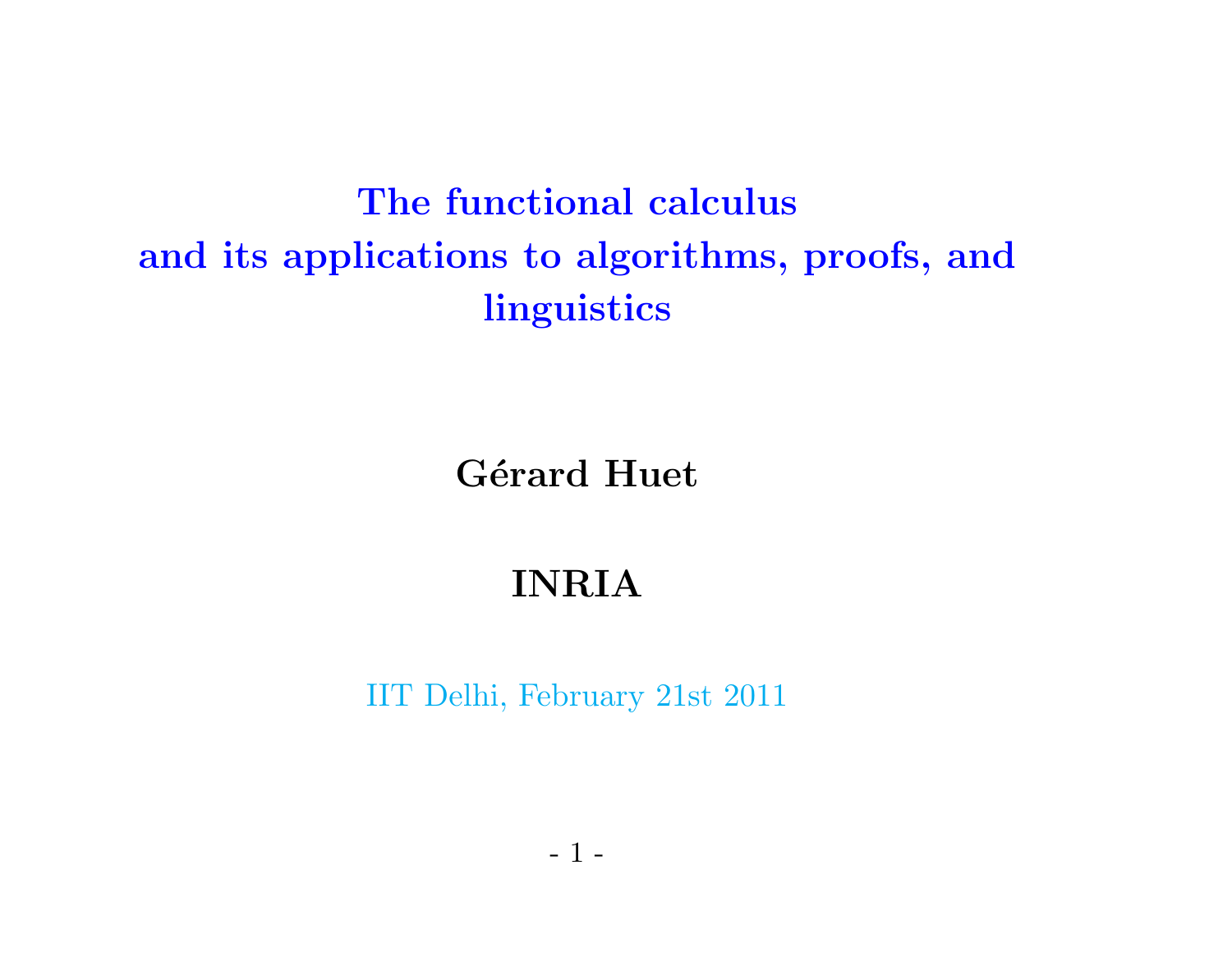### Mathematical notation

- the function in x with value  $sin(2x)$
- $x \mapsto \sin(2x)$
- $\int \sin(2x)dx \quad \star \int (x \mapsto \sin(2x))$
- $\star(x \mapsto \sin(2x)) \circ (x \mapsto x^2)$
- $\star x \mapsto (y \mapsto \sin(x+y))$
- •∀ ∂ ∑
- $\bullet\;\left\{ x\mid P(x)\right\}$
- Bourbaki's "assemblages"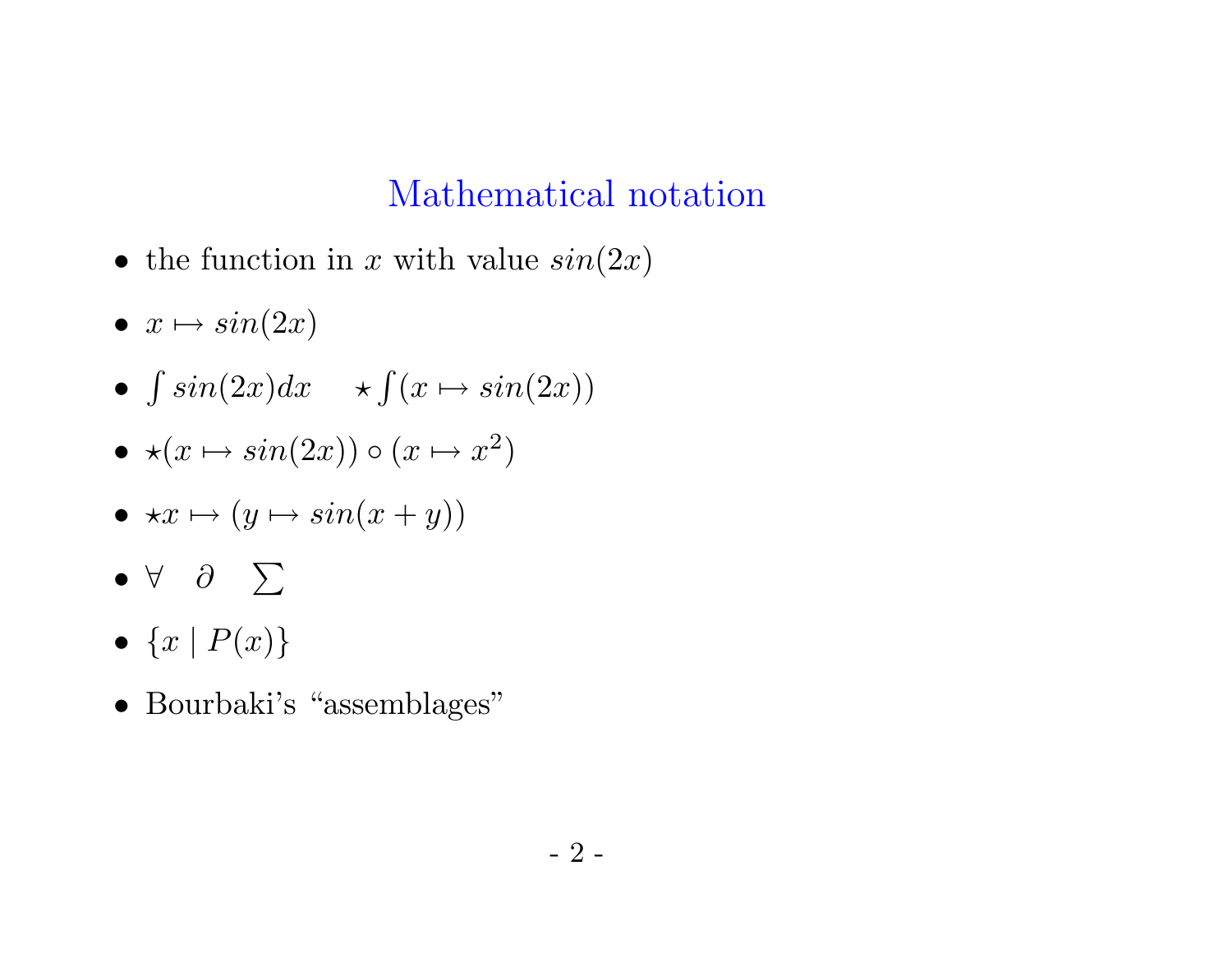## λ-notation

We take seriously mathematical notation, with precise management of environnements in which we specify axioms, hypotheses, definitions, etc. The central notation is the  $\lambda$ -notation due to Alonzo Church (1936).

This notation, and the  $\lambda$ -calculus based on it, were first used for the definition of computable functions.

It is <sup>a</sup> very simple algebra with 3 constructors:

- $\bullet$  x
- $\bullet$   $(M N)$
- $\lambda x \cdot E$

In order to explain how  $\lambda$  is a binding operator, it is essential to abstract variable names from the notation.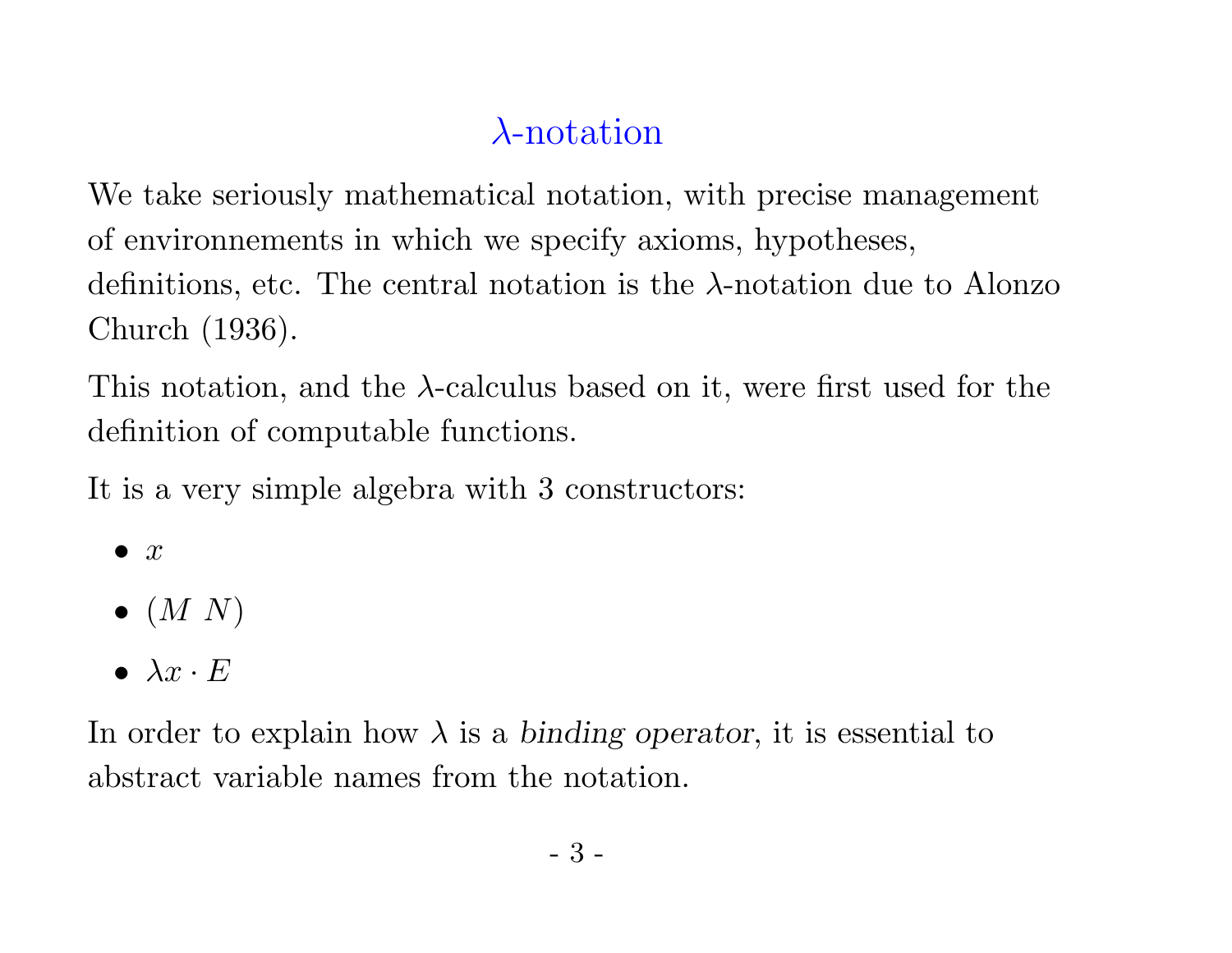### Functional terms

We abstract variables by replacing them with a relative notation within fonctional terms, which are oriented trees with two sorts of branching, of respective arity 1 and 2. The leaves of the trees are natural numbers in  $\mathbb{N} = \{0, 1, 2, ...\}.$ 

We call abstractions unary branchings and applications the binary ones. Integres are relative variables (aka de Bruijn indices). Each variable is relative to its binding abstraction, since it denotes its depth in the abstraction layers.

Functional terms are built in an environmement of depth  $n$ , as follows.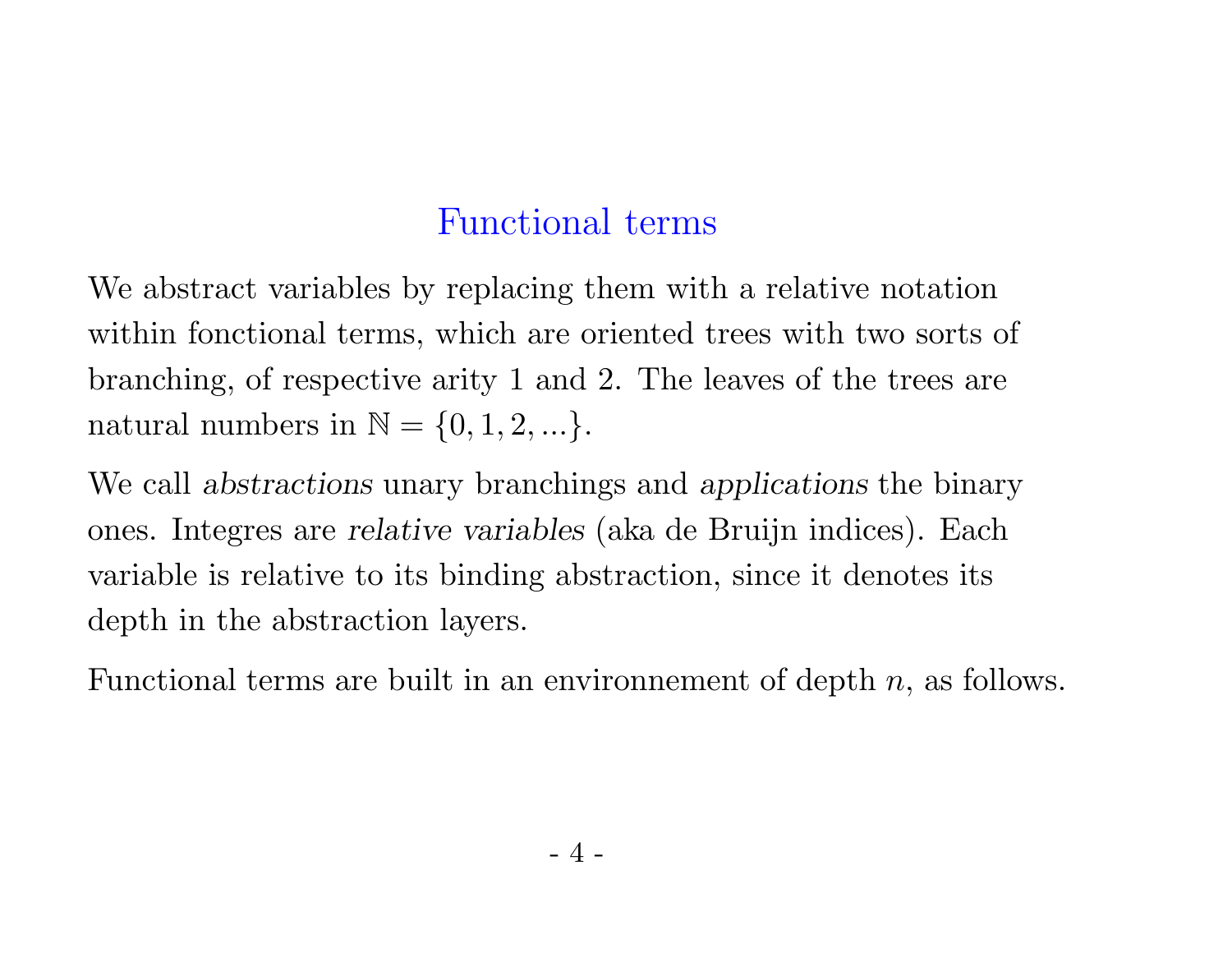#### Functional terms (2)

 $n+1 \vdash n$  $n+1 \vdash M \Rightarrow n \vdash \Lambda M$  $n \vdash M \land n \vdash N \Rightarrow n \vdash (MN)$ 

Closed terms (combinators are built at depth 0. For instance,  $I = \Lambda 0$ , and thus  $(I I) = (\Lambda 0 \Lambda 0), \Delta = \Lambda (0 \Lambda 0), \Omega = (\Delta \Delta)$ , etc. In a closed term, all variables denote. Open terms have free variables. Terms (open and closed) constitute the free functional algebra generated by N.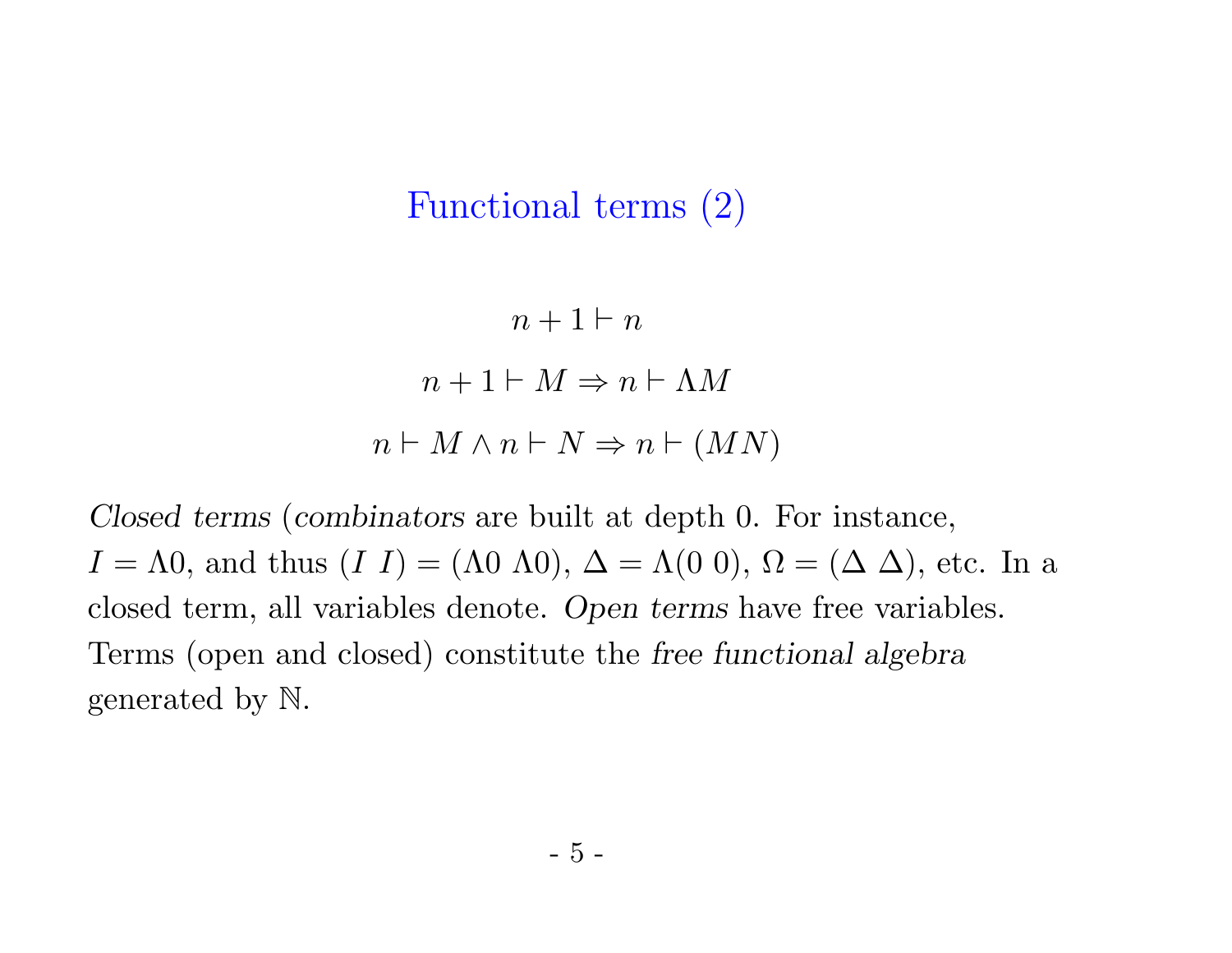### Perlis' law

Perlis' law Someone's free variable is someone else's bound variable. In other words, the free variables of <sup>a</sup> term are the variables bound it its defining context. Without this precaution, we would get an ambiguous notation.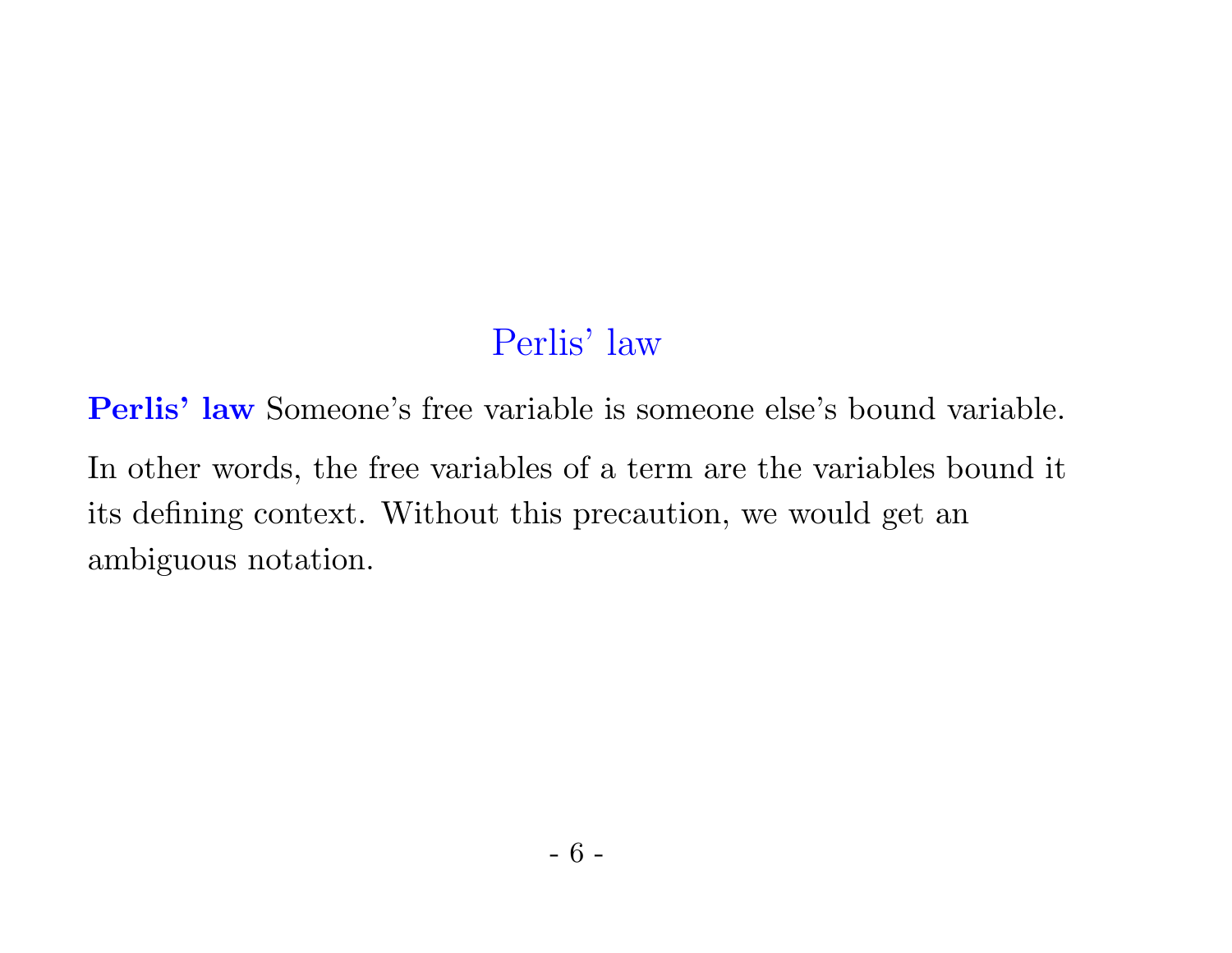#### **Successor**

We define term  $Succ^k E$ , for E a term and  $k \geq 0$ , as :  $Succ^{k} E = Succ^{k}_{0} E$ , with  $Succ^{k}_{n}$  defined as:

$$
Succ_n^k (M|N) = (Succ_n^k M|Succ_n^k N)
$$
  
\n
$$
Succ_n^k \Lambda M = \Lambda (Succ_{n+1}^k M)
$$
  
\n
$$
Succ_n^k i = i \quad (i < n)
$$
  
\n
$$
Succ_n^k i = i + k \quad (i \ge n)
$$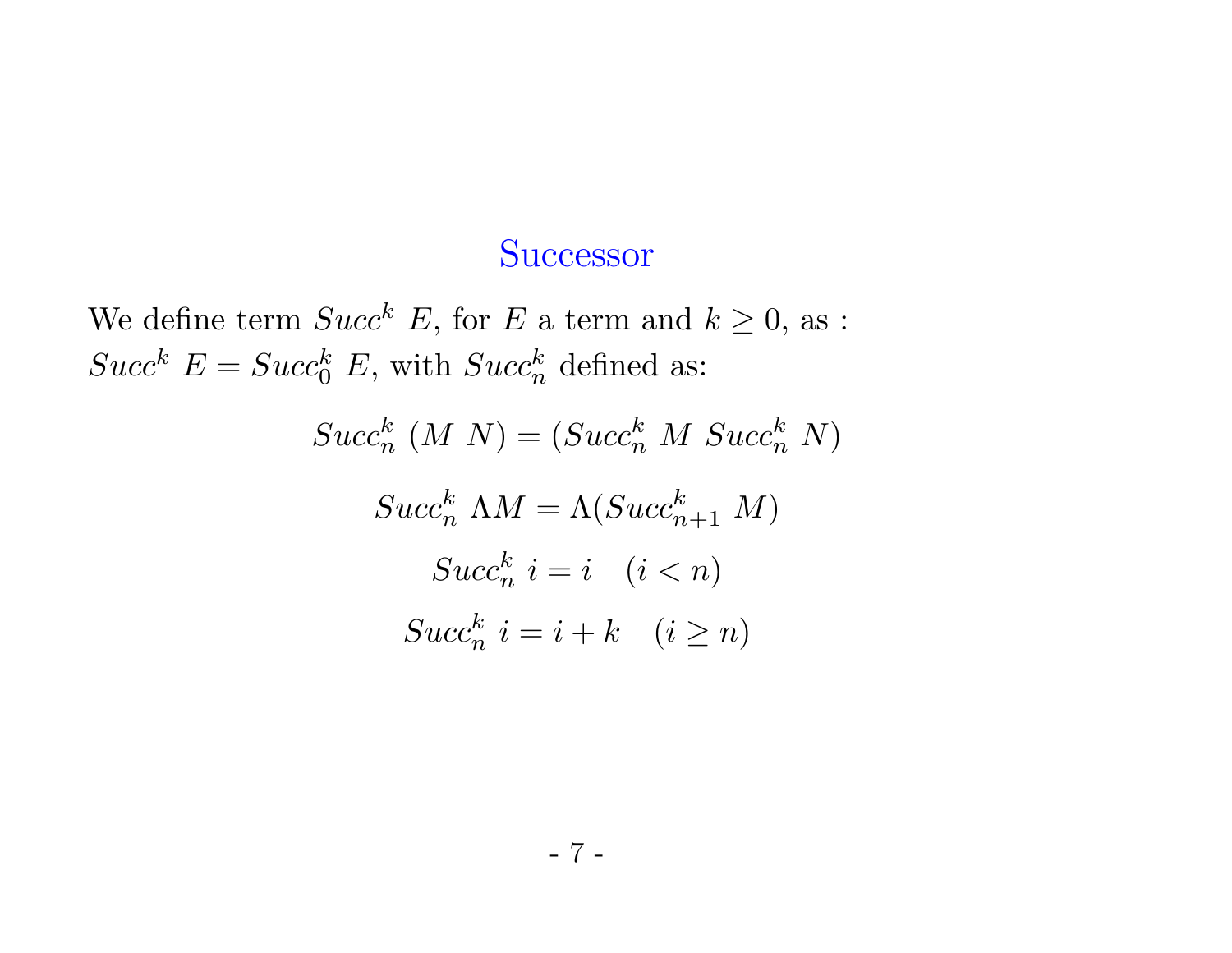#### Substitution

Let T be a term, we define term Subst T  $E = Subst_0^T E$  as:  $Subst_n^T(M N) = (Subst_n^T M Subst_n^T N)$  $Subst_n^T \Lambda M = \Lambda (Subst_{n+1}^T M)$  $Subst_n^T$   $i = i \quad (i < n)$  $Subst_n^T$   $i = Succ^n$   $T$   $(i = n)$  $Subst_n^T$   $i = i - 1$   $(i > n)$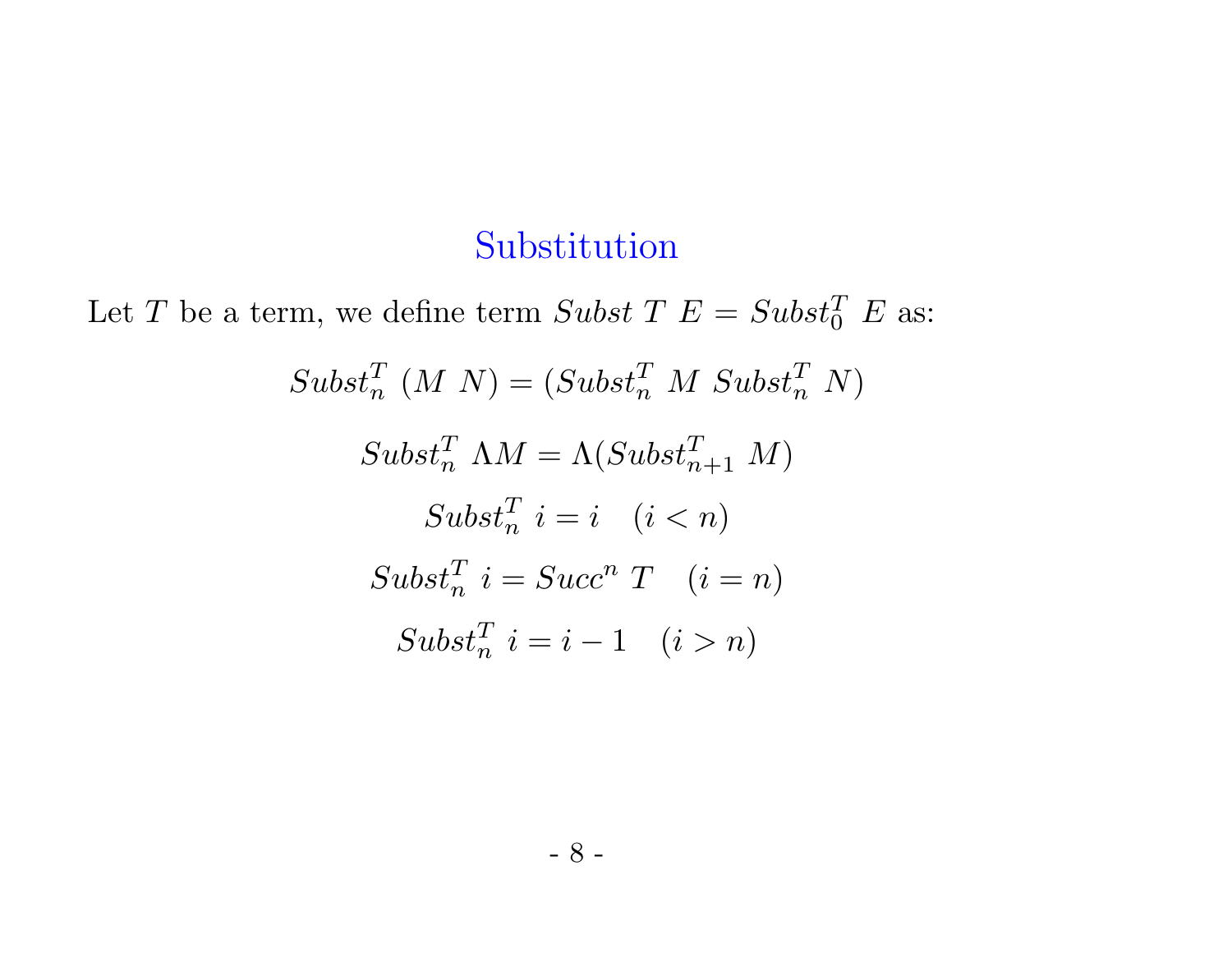#### The Substitution theorem

Theorem.

$$
M[x \leftarrow N][y \leftarrow P] = M[y \leftarrow P][x \leftarrow N[y \leftarrow P]]
$$

or, more precisely:

$$
Subst_n^P (Subst N M) = Subst (Subst_n^P N)(Subst_{n+1}^P M)
$$

This theorem is the central tool in the confluence of the functional calculus.

Details are available in:

 $\bf Constructive\ Computation\ Theory.$  Course notes on  $\lambda\text{-calculus}.$ See http://yquem.inria.fr/ <sup>∼</sup>huet/PUBLIC/CCT.pdf. This course is executable in Ocaml. The program sources may be downloaded at URL: http://yquem.inria.fr/ <sup>∼</sup>huet/PUBLIC/LAMBDA.tar.gz.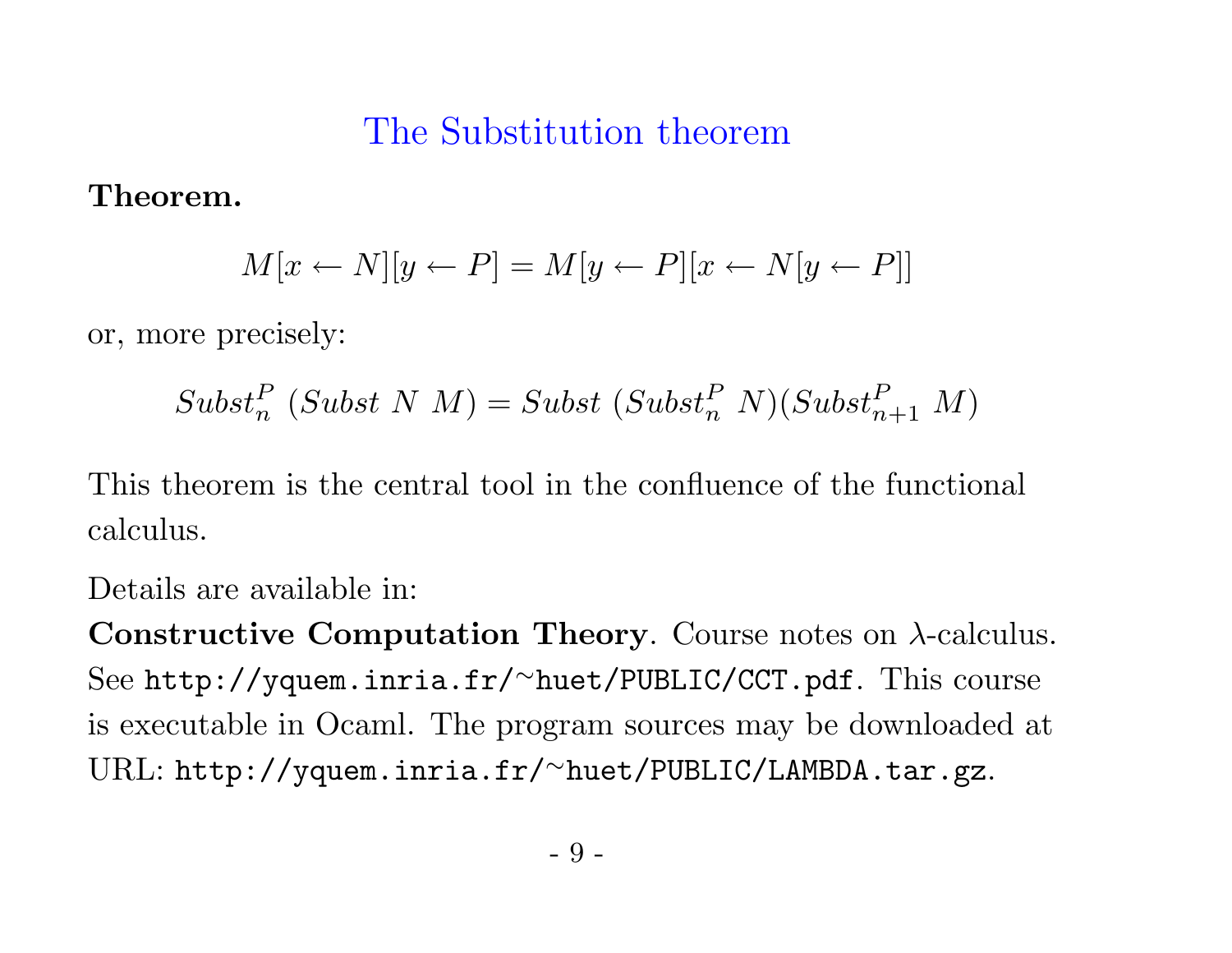### Functional calculus

We associate to the functional algebra a computation relation called  $\beta$ -reduction. It is defined as the congruence generated by:

 $(\Lambda M N) \rightarrow_{\beta} Subst N M$ 

**Theorem (Church and Rosser).**  $\beta$ -reduction is confluent.

Corollary. The normal form of <sup>a</sup> term (irreducible form obtained by iterating reduction) is unique, when it exists.

Corollary. The functional calculus, although non deterministic, is determinate.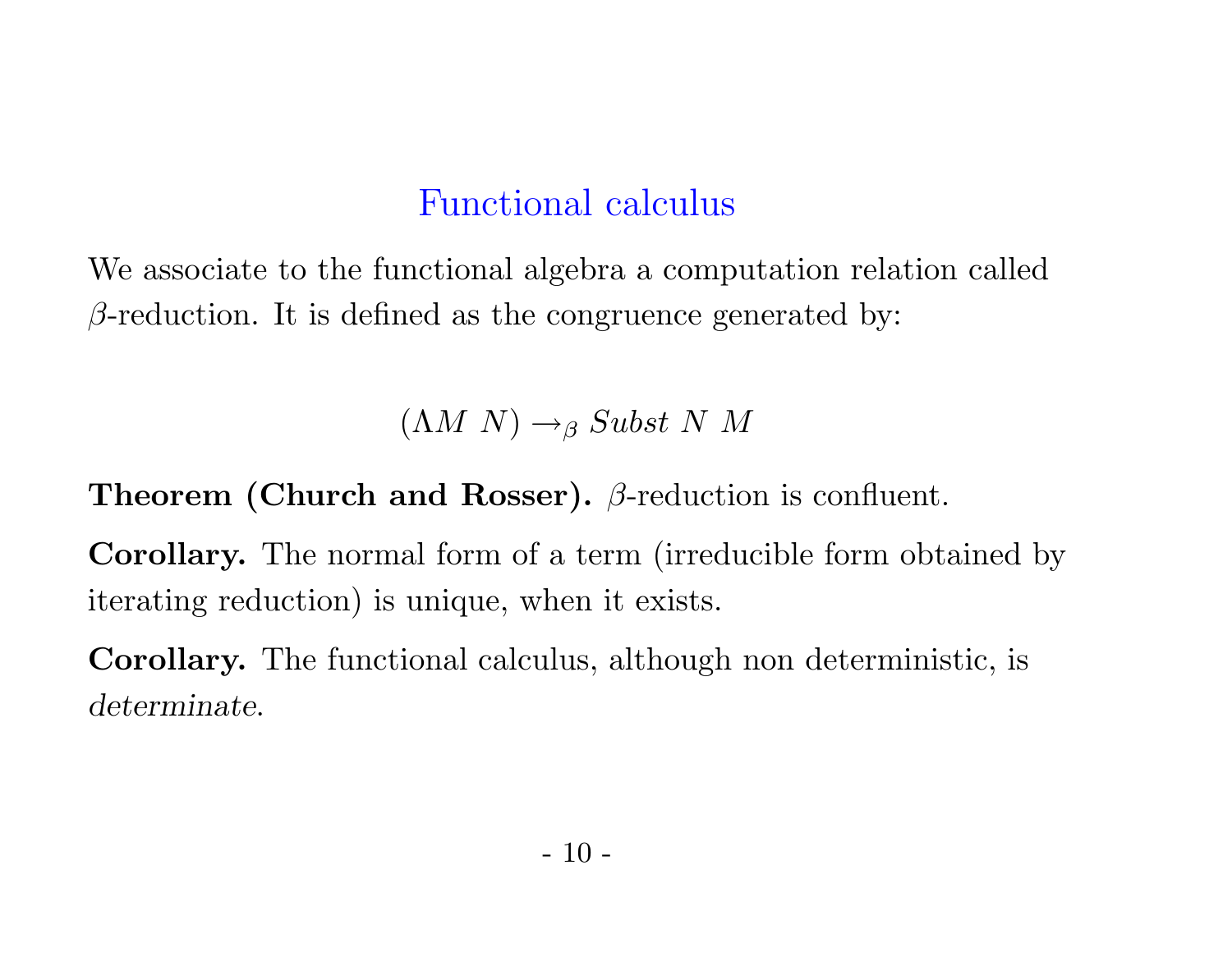Functional calculus applied to mathematical notation We may now get uniform mathematical notations as functional expressions:

$$
\forall x \cdot P(x) =_{def} (All \ P)
$$

$$
\int f(x)dx =_{def} (Int \ f)
$$

$$
\partial f/\partial x =_{def} (Der \ f)
$$

$$
x \in y =_{def} (y \ x)
$$

$$
\{x \mid E(x)\} =_{def} \Lambda E
$$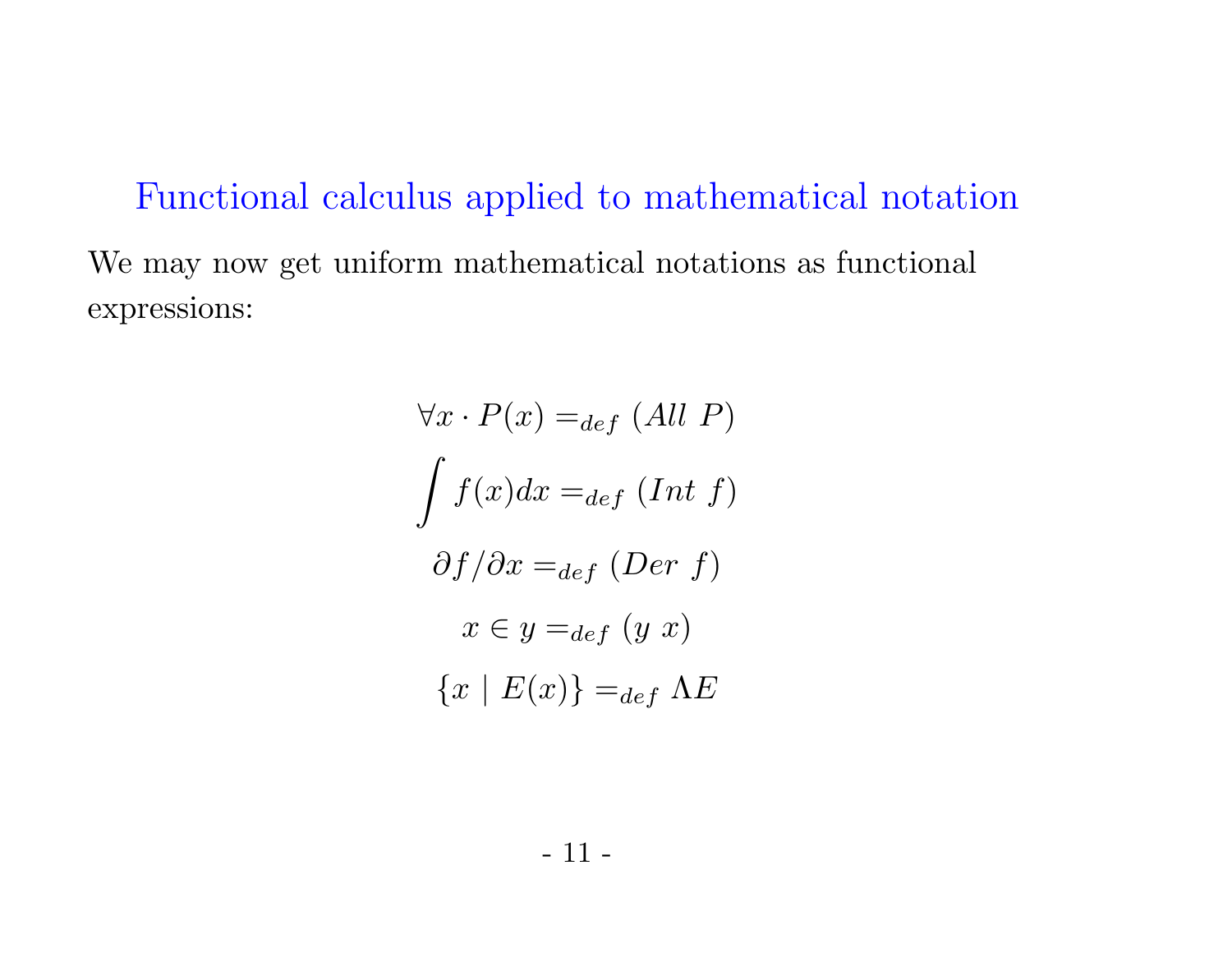## Combinatorial completeness

- $\bullet\ \lambda x\cdot(x\,\,x)$
- $\bullet$   $(\lambda x \cdot (x\ x)\ \lambda x \cdot (x\ x))$
- $\{x \mid \neg x \in x\}$  Paradox!
- partial recursive functions and functionals
- stratification by types
- type theory, foundations
- Church's simple theory of types more later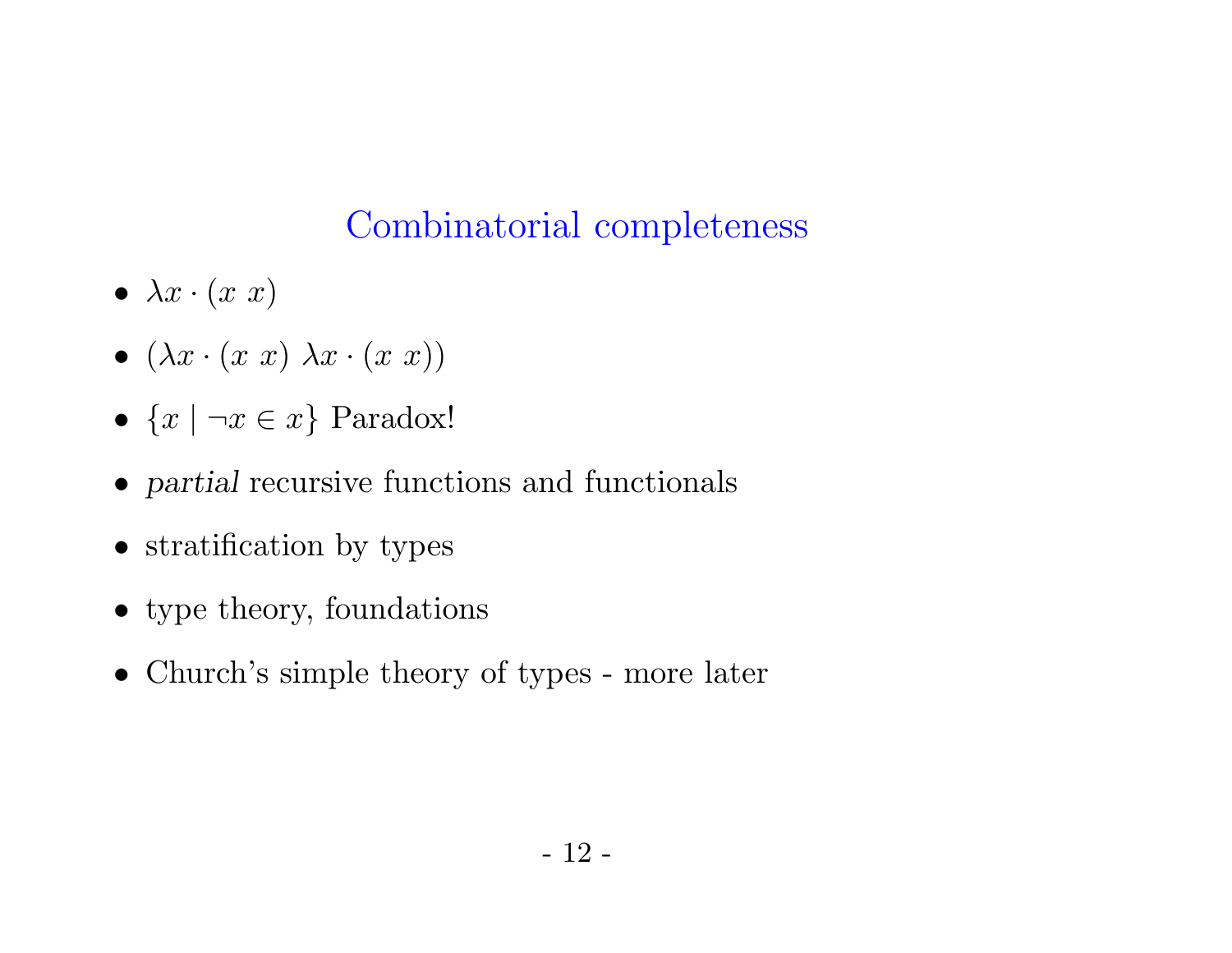### Programming foundations

NB. We use ML as meta-notation.

```
Notation : [x]M = \lambda x \cdot M, [x,y]M = \lambda x \cdot \lambda y \cdot M, (M N P) = ((M N) P)
(* Bool *)\verb|value _True = \ <\verb|{x,y}]{x>>}and _False = \texttt{<<}[x,y]y>>
and _Cond = <<[p,x,y](p x y)>>;
(* Pairs *)
value _Pair = <<[x,y,p](p x y)>>
and _Fst = <<[pa](pa ^True)>>
and _Snd = <<[pa](pa ^False)>>;
```

```
(* Turing's fixpoint combinator *)
value _Fix = <<([x,f](f (x x f)) [x,f](f (x x f)))>>;
```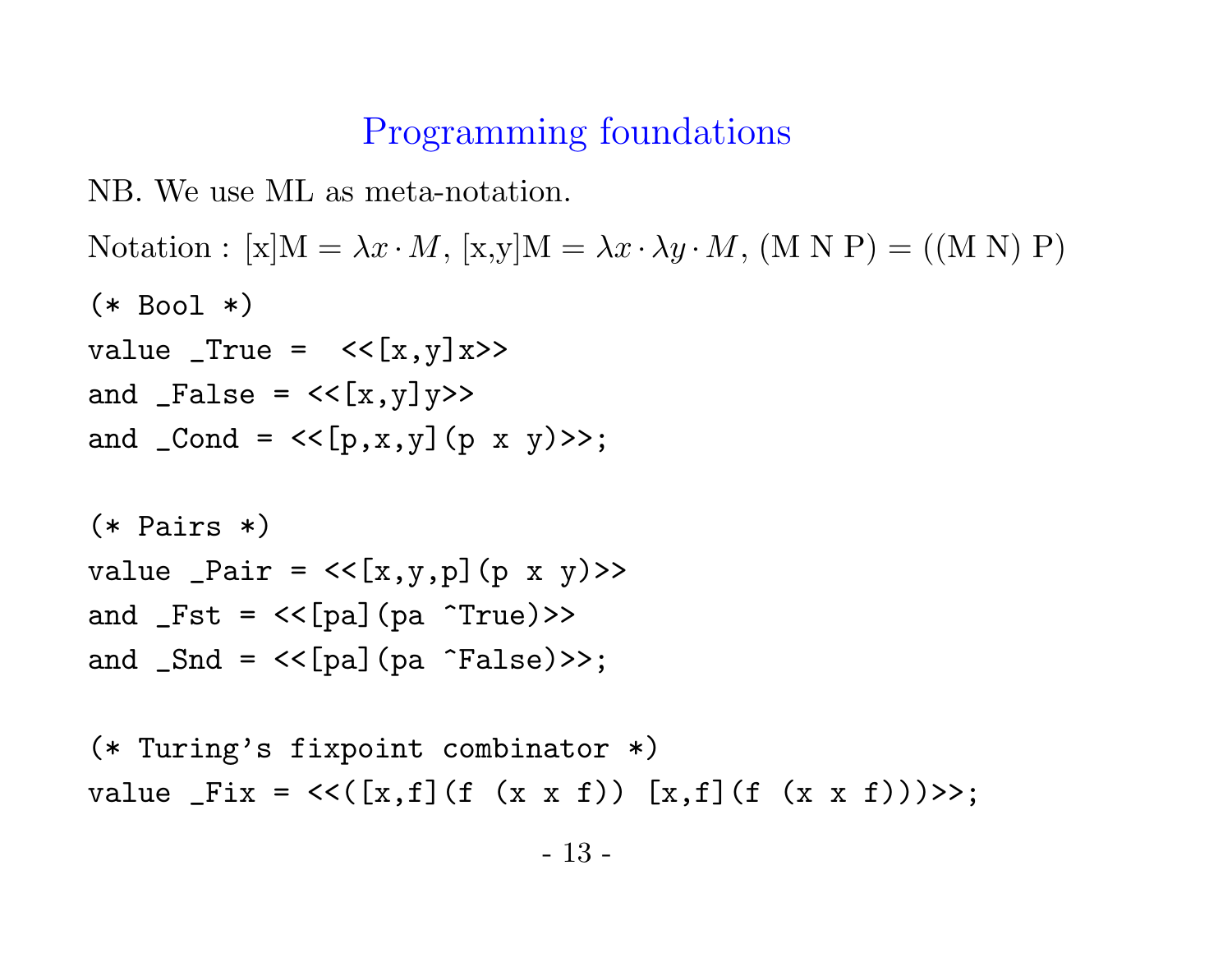#### Church's arithmetics

```
(* Nat : Church's natural numbers *)
value _Zero = <<[s,z]z>> (* same as _False *)
and _Succ = <<[n][s,z](s (n s z))>>;
```

```
(* Church *)
value church n = iter s n _Zero
  where s _C = nf<<(^Succ ^C)>>;
```

```
value _Add = <<[m,n][s,z](m s (n s z))>>;
```

```
value _Mult = <<[m,n,x](m (n x))>>;
```

```
value _Exp = <<[m,n](n m)>>;
```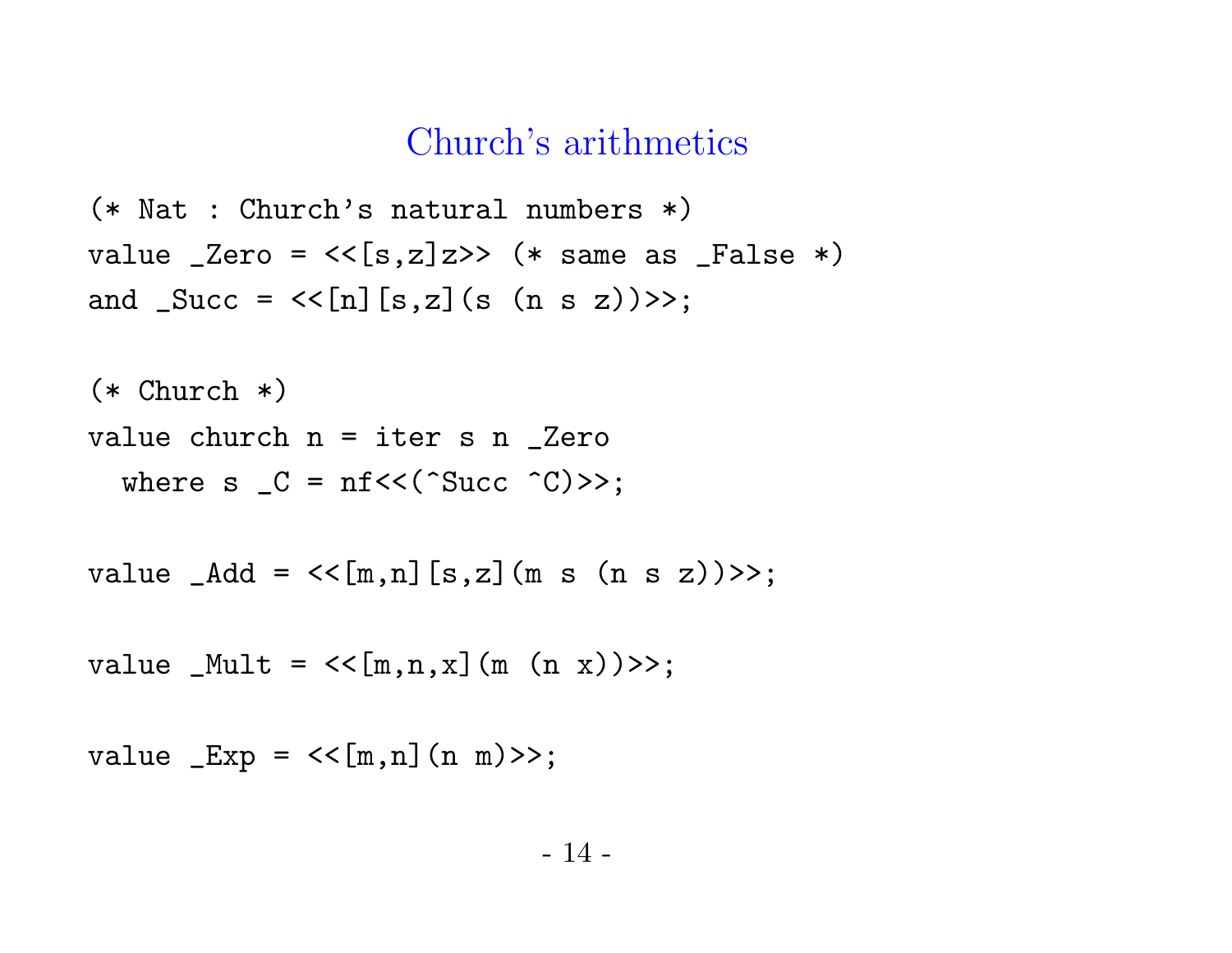#### Lisp en  $\lambda$ -calcul

```
value _Nil = <<[c,n]n>> (* same as _Zero *)
and _Cons = <<[x,l][c,n](c x (l c n))>>;
```

```
(* list : int list \rightarrow term *)value rec list = fun
   \left[ \left[x::1\right] -> let \left[Cx = \text{church } x \text{ and } \left[L1 = 1\right] ist 1
                         in \langle \langle c,n \rangle (c \hat{c} \langle c \rangle (\langleLl c n)) >>
   | [] -> _Nil
   ];
```

```
(* Append *)
value _Append = <<[1,1'][c,n](1 c (1' c n))>>;
```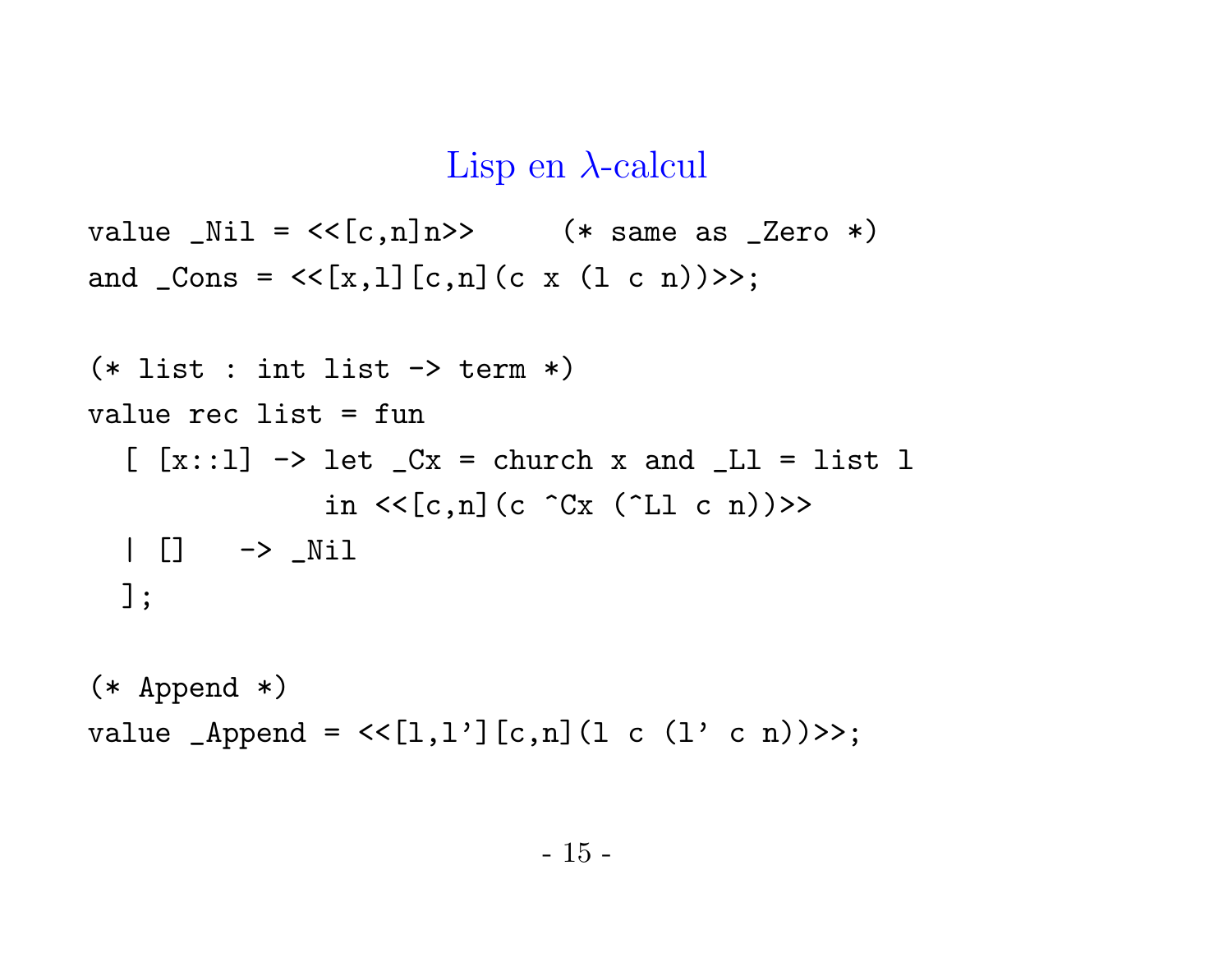#### Quicksort in  $\lambda$ -calculus

```
value _Quicksort =
  << (Fix [q]let sort = [a,1]
                  let p = (<sup>-</sup>Partition (<sup>-</sup>Geq a) l) in
                  (^Append (q (^Fst p)) (^Cons a (q (^Snd p))))
               in [1] (1 sort \hat{N}il))>>;
```

```
let _L=list[3;2;5;1] in normal_list<<(^Quicksort ^L)>>;
= [1; 2; 3; 5] (27s)
```
let \_L=list[3;2;5;1] in applicative\_list<<(^Quicksort ^L)>>;  $= [1; 2; 3; 5]$  (2s)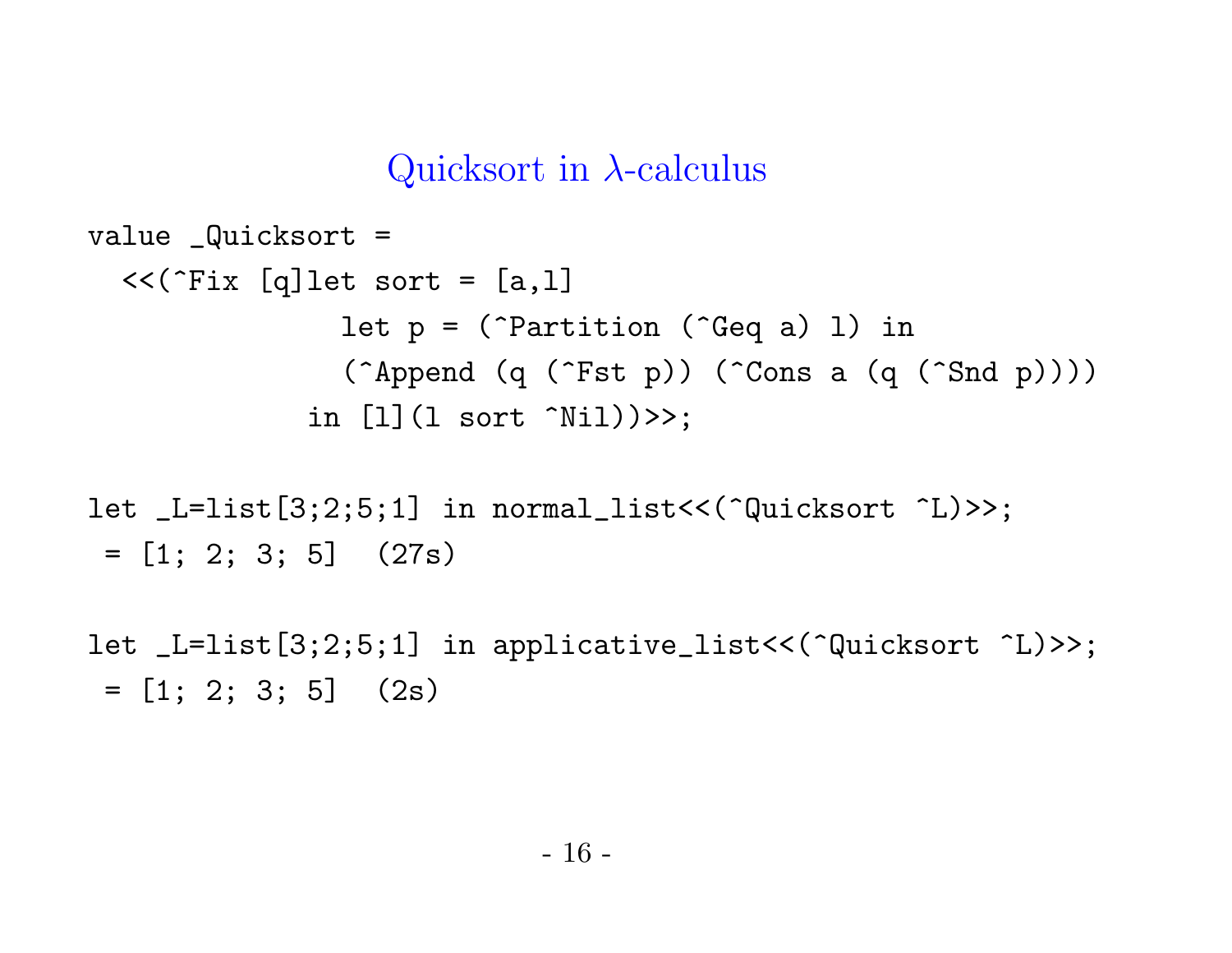Quicksort  $\lambda$ -term [assembly language]

\_Quicksort;

- : Term.term <sup>=</sup>

 $([x0,x1](x1 (x0 x0 x1)) [x0,x1](x1 (x0 x0 x1)) [x0](x1,x2]$  $(x2 \times 1 \quad [x3, x4] \times 4) \quad [x1, x2] ([x3] ([x4, x5, x6, x7] \quad (x4 \times 6 \quad (x5 \times 6 \quad x7))$  $(x0 \ (x4) \ (x4 \ [x5, x6] x5) \ x3))$   $(x4, x5, x6, x7]$   $(x6 \ x4 \ (x5 \ x6 \ x7))$ x1 (x0 ([x4](x4 [x5,x6]x6) x3)))) ([x3,x4]([x5](x4 x5 ([x6,x7,x8] (x8 x6 x7) [x6,x7]x7 [x6,x7]x7)) [x5,x6]([x7]([x8](x3 x5 ([x9,x10,x11](x11 x9 x10) ([x9,x10,x11,x12](x11 x9 (x10 x11 x12)) x5 x7) x8) ([x9,x10,x11](x11 x9 x10) x7 ([x9,x10,x11,x12](x11 x9  $(x10 x11 x12)$   $(x5 x8)$ )  $([x8](x8 [x9,x10]x10) x6)$   $([x7](x7)$  $[x8, x9]x8)$   $x6))$   $([x3, x4]$  $(x3$   $([x5, x6]$  $([x7] (x7) [x8, x9]x9)$   $(x6 x5)$  $([x7,x8,x9](x9 x7 x8) [x7,x8]x8 [x7,x8]x8))$  [x5]([x6]([x7,x8,x9] (x9 x7 x8) ([x7,x8,x9](x8 (x7 x8 x9)) x6) x6) ([x6](x6 [x7,x8]x7) x5))) x4 ([x5,x6]x5 [x5,x6]x6) [x5,x6]x5) x1) x2))))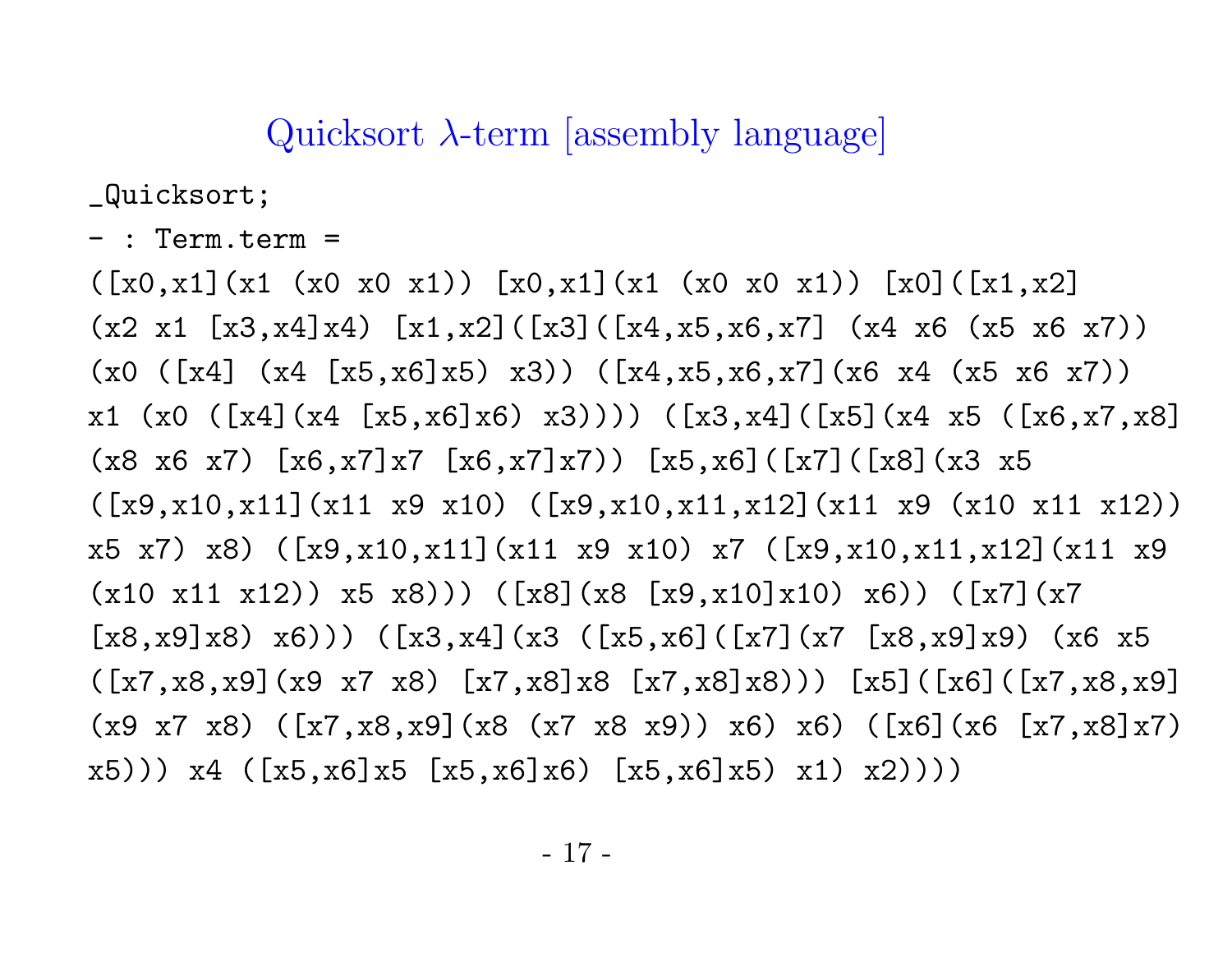## Quicksort  $\lambda$ -term [machine langage]

Its bare term, without syntactic sugar:

\_Quicksort;

- : Term.term <sup>=</sup>

 $(^{\sim}$ (0 (1 1 0))  $^{\sim}$ (0 (1 1 0))  $^{\sim}$ ( $^{\sim}$ (0 1  $^{\sim}$ 0)  $^{\sim}$ ( $^{\sim}$ ( $^{\sim}$ ( $^{\sim}$ ( $^{\sim}$ ( $^{\sim}$ ( $^{\sim}$ ( $^{\sim}$ ( $^{\sim}$ ( $^{\sim}$ ( $^{\sim}$ ( $^{\sim}$ ( $^{\sim}$ ( $^{\sim}$ ( $^{\sim}$ ( $^{\sim}$ ( $^{\sim}$ ( $^{\sim}$ ( $^{\sim}$ ( $^{\sim}$ ( $^{\sim}$ ( $^{\sim}$ ( $^{\sim$  $(3$  (^(0 ^^1) 0)) (^^^^(1 3 (2 1 0)) 2 (3 (^(0 ^^0) 0)))) (^^(^(1)  $0$  (^^^(0 2 1) ^^0 ^^0)) ^^(^(^(5 3 (^^^(0 2 1) (^^^^(1 3 (2 1 0)) 3 1) 0) (^^^(0 2 1) 1 (^^^^(1 3 (2 1 0)) 3 0))) (^(0 ^^0) 1)) (^(0 ^^1) 0))) (^^(1 (^^(^(0 ^^0) (0 1 (^^^(0 2 1) ^^0 ^^0))) ^(^(^^^(0  $2$  1) (^^^(1 (2 1 0)) 0) 0) (^(0 ^^1) 0))) 0 (^^1 ^^0) ^^1) 1) 0))))

Question: What is the machine?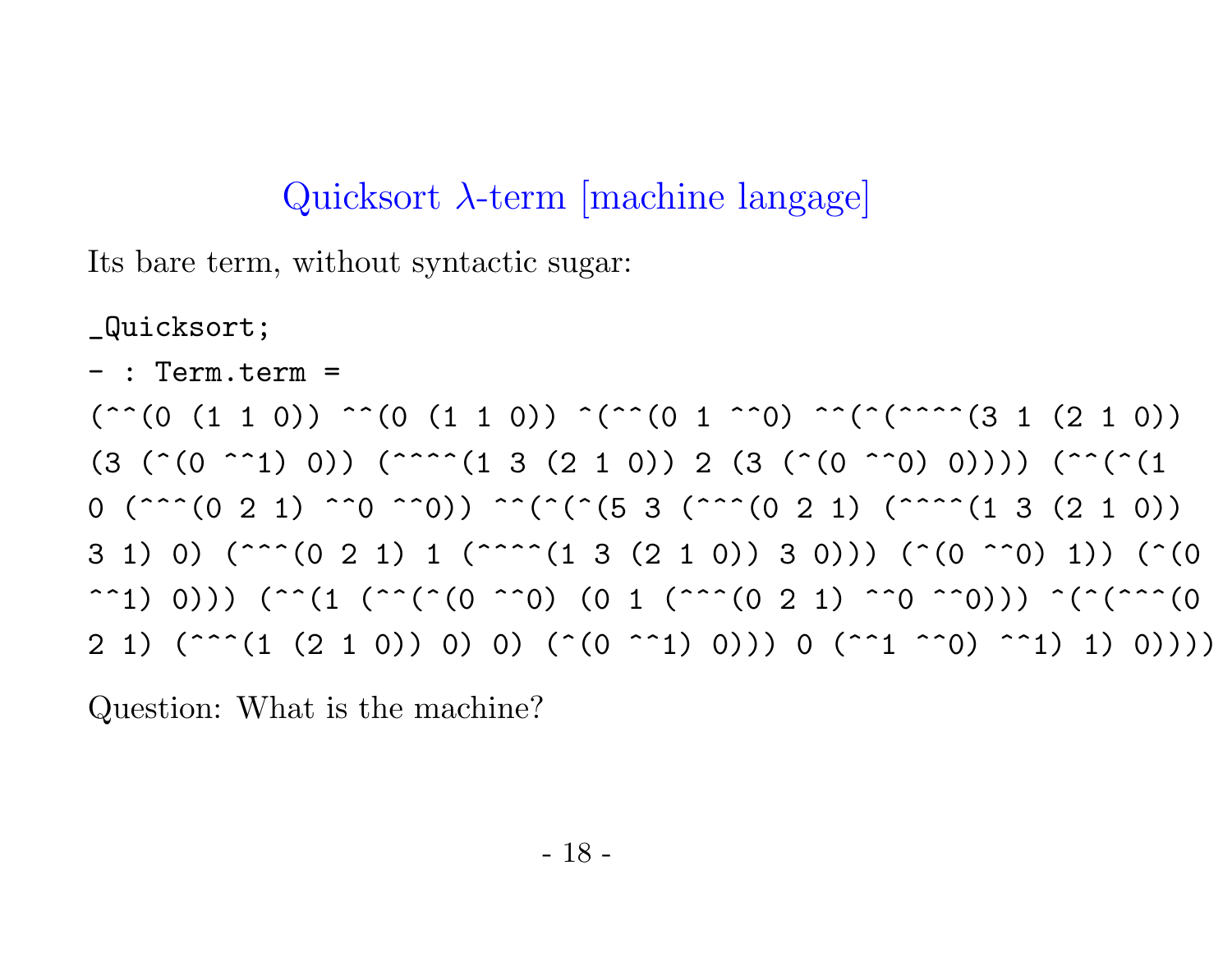## λ-calculus <sup>a</sup> <sup>a</sup> programming langage

 $\lambda$ -calculus is a very high level programming langage.

 $\lambda$ -calculus is the ultimate object-oriented language.

 $\lambda$ -calculus is a very low level programming langage.

 $\lambda$ -calculus may be used to define the formal semantics of an arbitrary programming language.

 $\lambda$ -calculus is a good support to teach the theory of recursive functions - within <sup>a</sup> non-extensional rigorous constructive framework - superior to classical set theory. Please visit http://yquem.inria.fr/∼huet/CCT/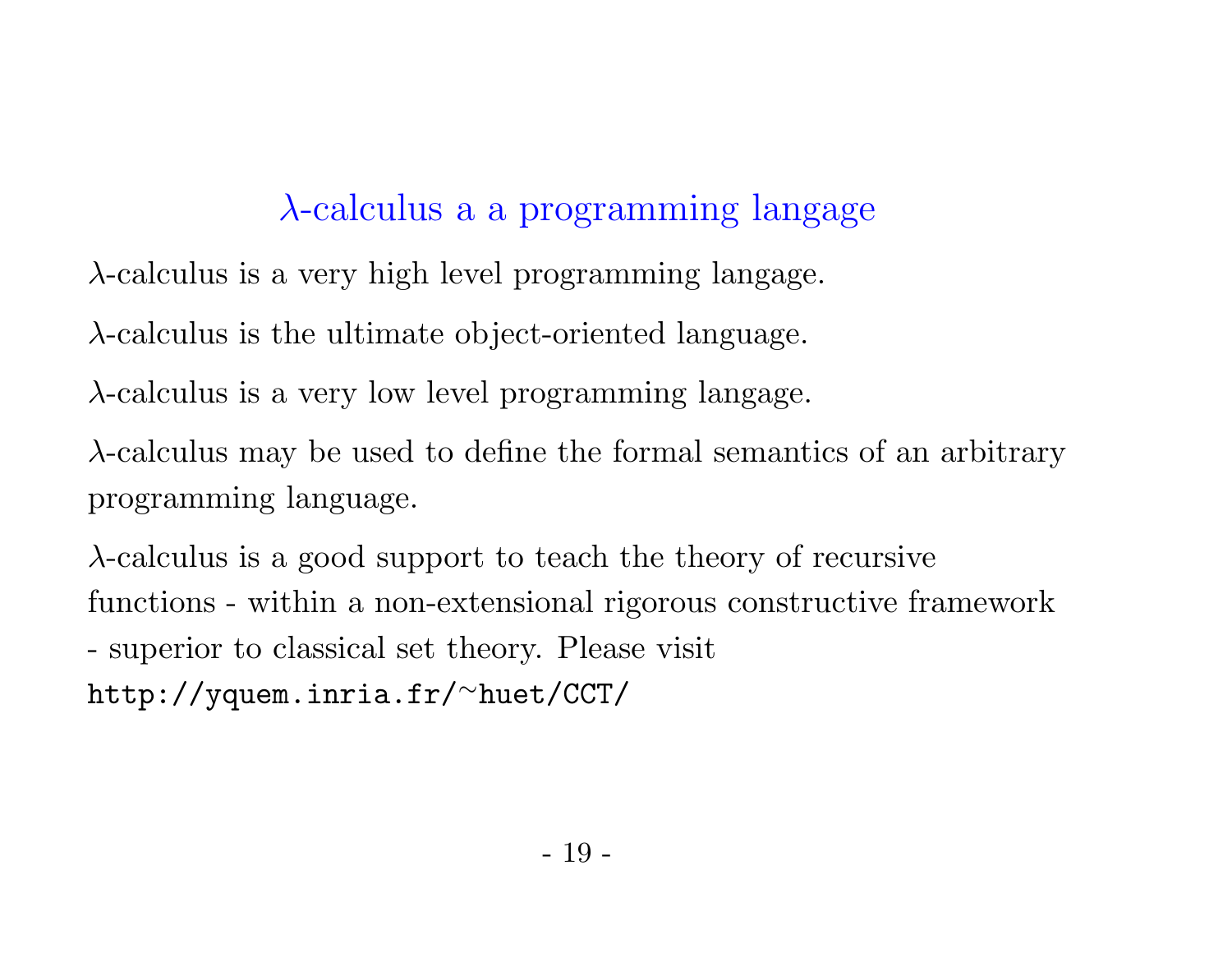### Impact on real programming languages

Peter Landin, who knew well  $\lambda$ -calculus, had a significant influence within the Algol 60 commitee that designed the language 50 years ago.

John McCarthy was inspired by  $\lambda$ -calculus in the design of LISP although LISP's dynamic binding de LISP was not consistent with  $\lambda$ -calculus where variables are statically bound. Scheme, LISP's successor, is more in its spirit.

Real programming languages possess datatypes whose operations correspond to the <sup>p</sup>hysical processors of digital computers, such as integers and floating point numbers, as well as pointers using directly the memory addressing mechanisms.  $\lambda$ -calcul is not appropriate to this transparency of the material architecture of computers, but it may simulate arbirarily complex imperative mechanisms - this is the essence of denotational semantics.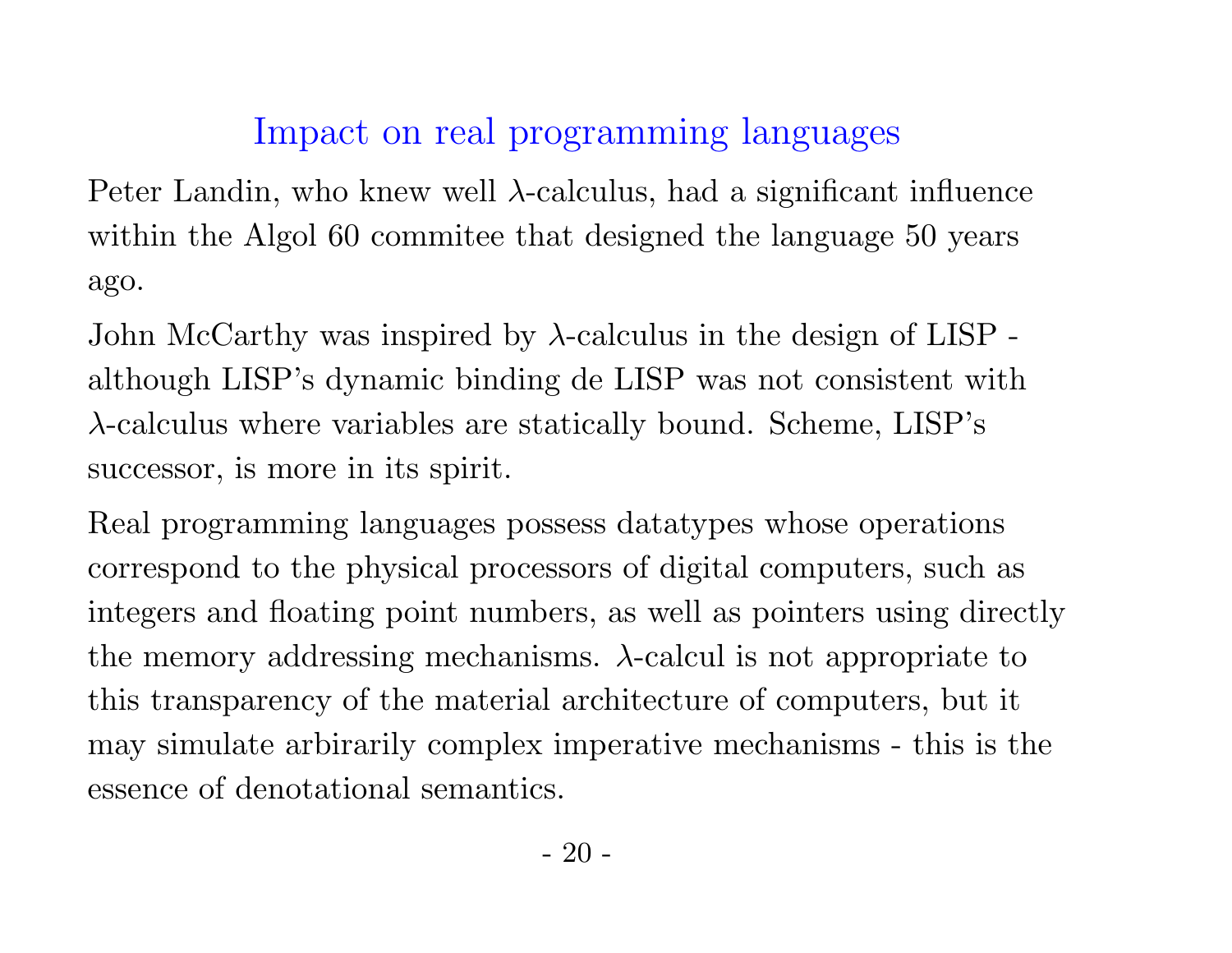## Impact on real languages - more

The ISWIM-ML-Haskell family is directly inspired from λ-calculus. But the recursion operation is not encoded in  $\lambda$ -calculus, but a primitive operation.

This is in contrast with the CPL-BCPL-C family, that emphasizes pointer computation for fast vector addressing.

More recently, parametric module mechanisms have been inspired more or less directly by  $\lambda$ -calculus.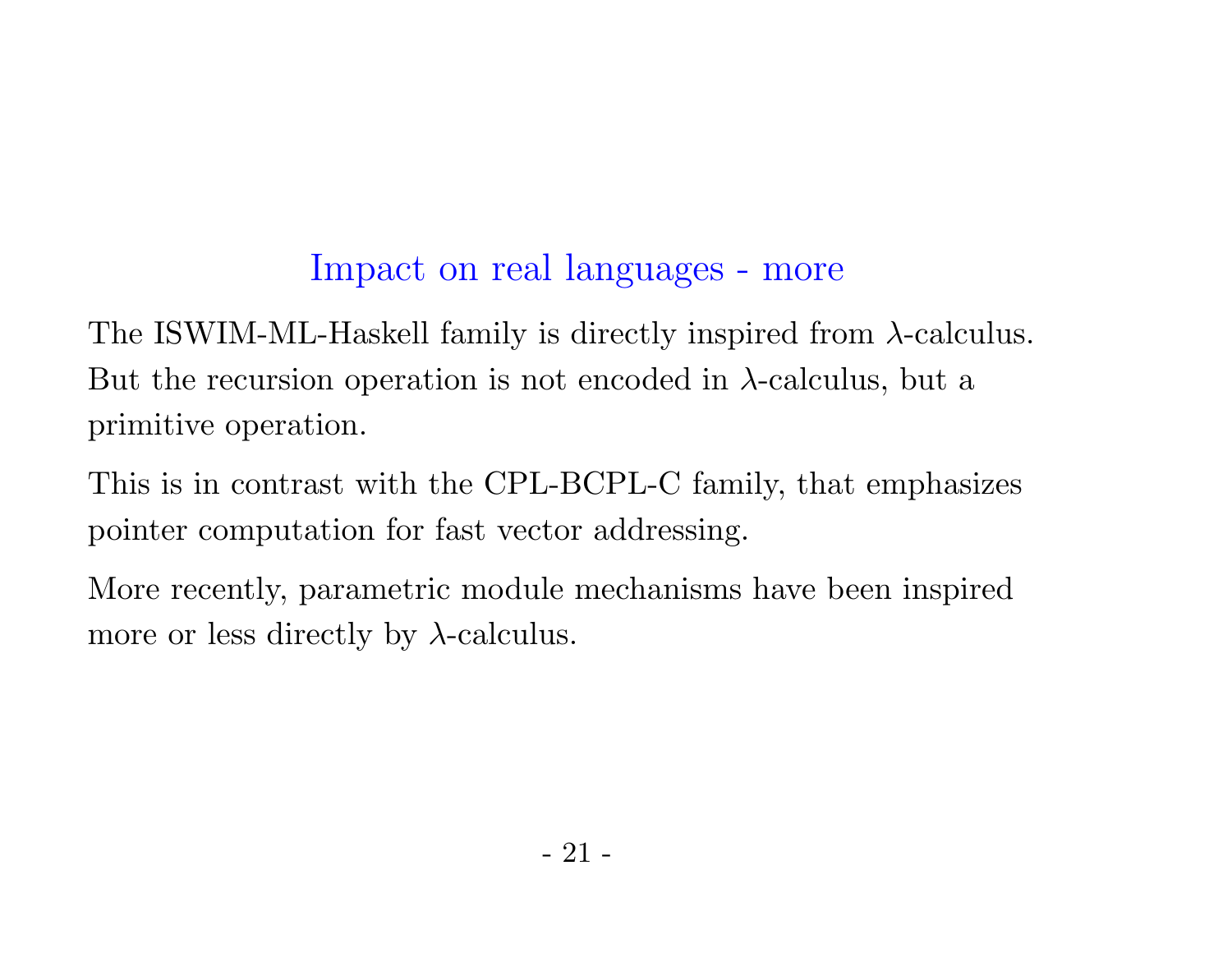#### Let us stratify with types

We avoid paradoxical combinators such as  $(x x)$  by the stratification of terms with types that express the functionality of their denotation. Thus, Church's simple theory of types uses types constructed from atom types (int, bool) with the  $\rightarrow$  functor.

For instance, assuming the declaration context:

 $[n: i][s: i \rightarrow i][plus: i \rightarrow (i \rightarrow i)],$  the term  $\lambda x \cdot (plus x (s n))$  is well-formed with type  $i \to i$ . This typing system uses the inference rules:

$$
\Gamma \vdash x : \tau \quad ([x : \tau] \in \Gamma)
$$
\n
$$
\frac{\Gamma \vdash M : \sigma \to \tau \quad \Gamma \vdash N : \sigma}{\Gamma \vdash (M \ N) : \tau}
$$
\n
$$
\frac{\Gamma[x : \sigma] \vdash M : \tau}{\Gamma \vdash \lambda x \cdot M : \sigma \to \tau}
$$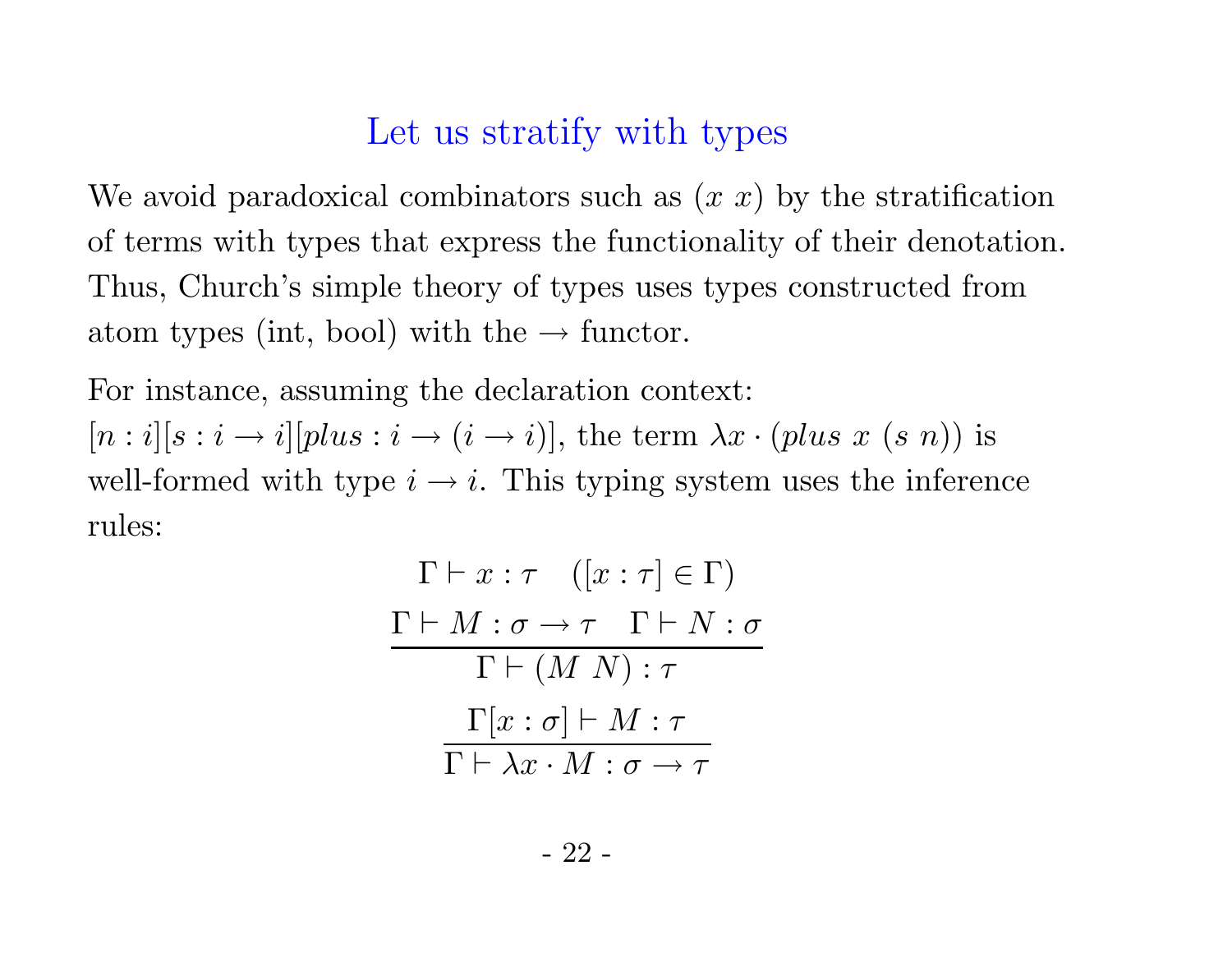#### More on type stratification

Strong normalisation.

- Typing Church's way versus typing Curry's way
- Principal typing (Hindley)
- Let polymorphism ML (Milner)
- polymorphic  $\lambda$ -calculus F (Girard)
- NAT =  $\forall A \cdot (A \rightarrow A) \rightarrow (A \rightarrow A)$

Natural numbers are seen as iterators. Their type may be directly read as Curryfication of <sup>a</sup> Peano-algebra presentation:

$$
Peano = \{N; S:N \rightarrow N; Z:N\}
$$

NAT is thus directly seen as the initial Peano algebra. This was generalized to algebraic datatypes by Böhm and Berarducci.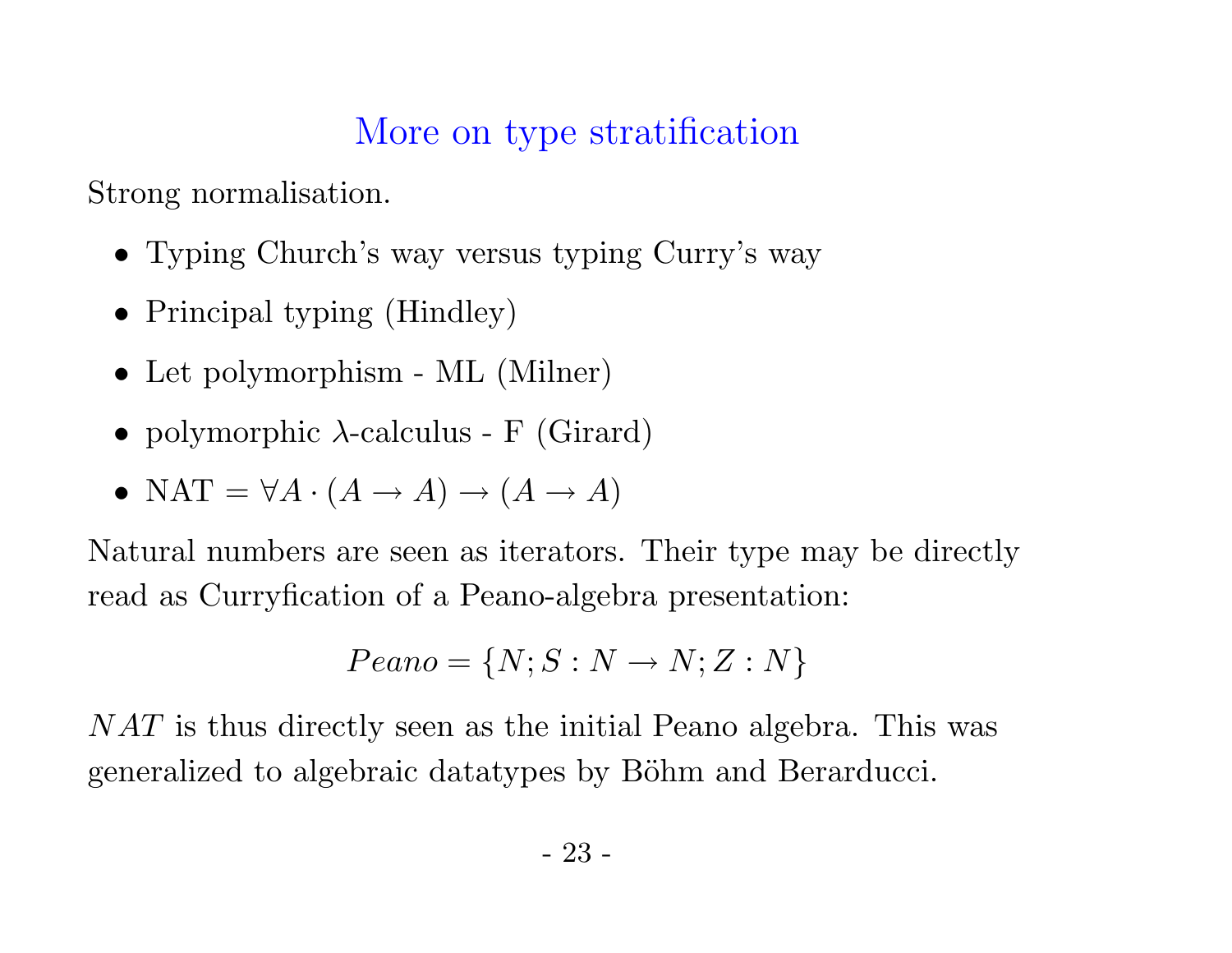#### Logical foundation of mathematics

We may now use typed  $\lambda$ -calculus as a higher-order predicate calculus, manipulating arbitrary functions and functionals. This is the program set by Church in his Simple Type Theory, simplifying the more complex approach to foundation of Russell and Whitehead in Principia Mathematica.

$$
\forall x \cdot P(x) \equiv \Pi(\lambda x \cdot (P \ x))
$$

In arithmetics, the induction principle is now directly expressed as an axiom (as opposed to an infinitary axiom schema like in first order arithmetics).

We may even *define* equality along with Leibniz:

$$
= \equiv \lambda x \cdot \lambda y \cdot \forall P \cdot (P \ x) \Rightarrow (P \ y)
$$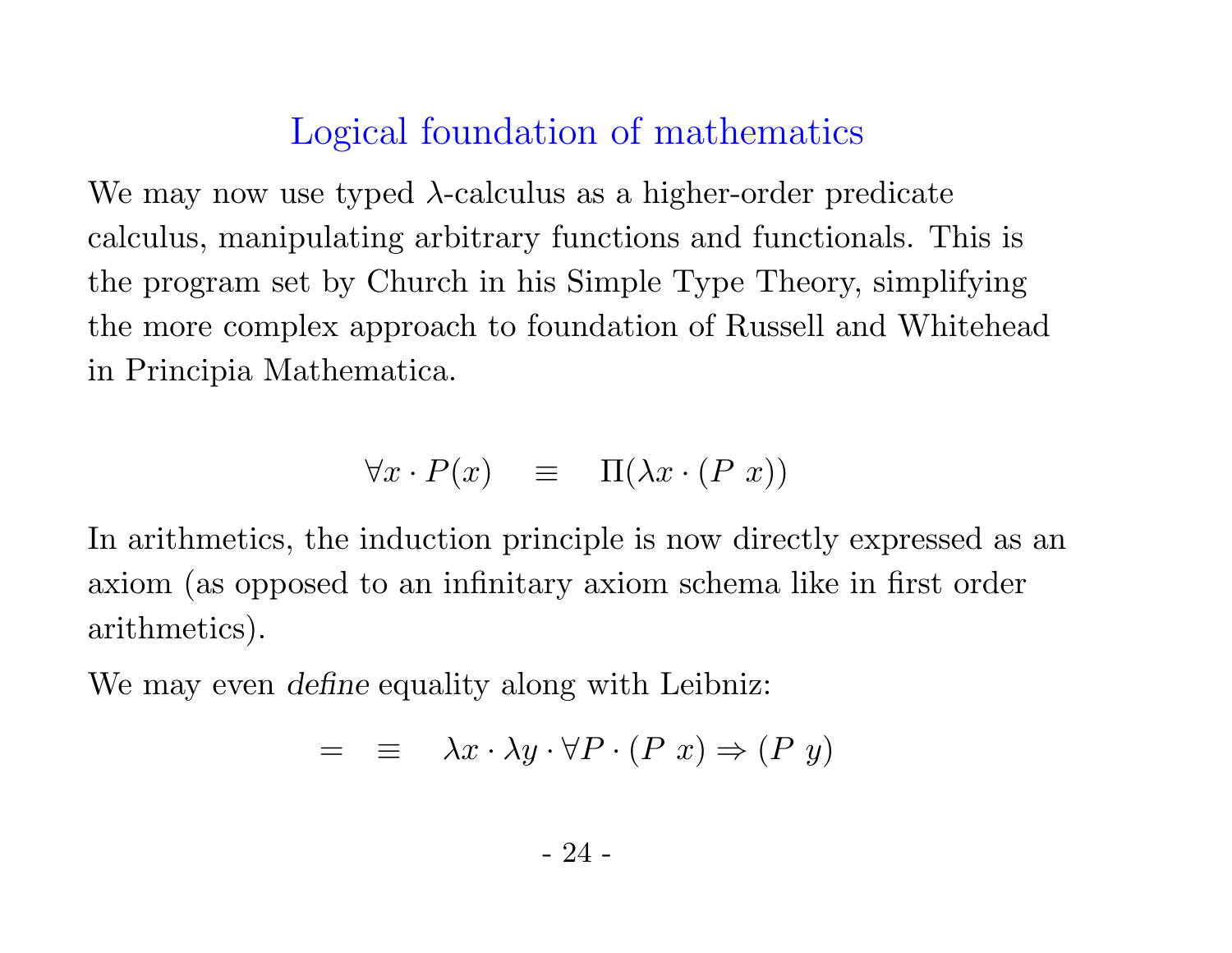### Towards <sup>a</sup> mechanization of mathematics

This treatment of mathematics is well founded since we may make explicit all the notions by reducing them to their normal for m (although this may be arbitrarily costly).

We may even to a certain extent give an automatic treatment to mathematical deduction in this logic – see Constrained Resolution (1972).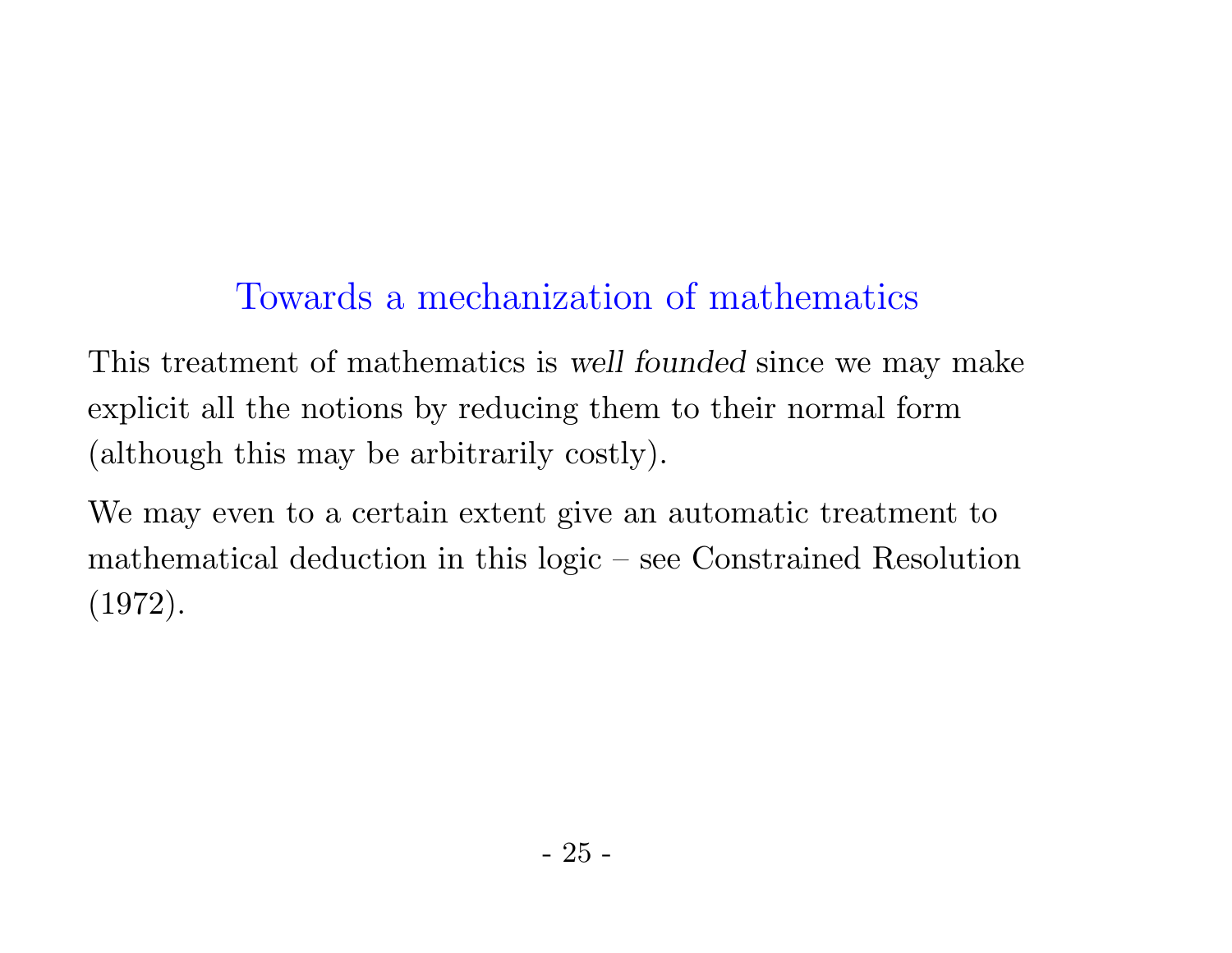### Another viewpoint:  $r \triangleright R$

$$
\Gamma \vdash x : \tau \quad ([x : \tau] \in \Gamma)
$$
\n
$$
\frac{\Gamma \vdash M : \sigma \Rightarrow \tau \quad \Gamma \vdash N : \sigma}{\Gamma \vdash (M \ N) : \tau}
$$
\n
$$
\frac{\Gamma[x : \sigma] \vdash M : \tau}{\Gamma \vdash \lambda x \cdot M : \sigma \Rightarrow \tau}
$$

Types are now seen as logical propositions, variables name axioms, and  $\lambda$ -terms denote now proofs. We get the standard presentation of the implicational fragment of propositional calculus in Gentzen's natural deduction.

This is so simple that it took 40 years to notice this isomorphism. Howard, who showed the extension of this correspondance to predicate calculus, which extends to higher-order logic, was just ignored. Similarly with Nicolaas de Bruijn.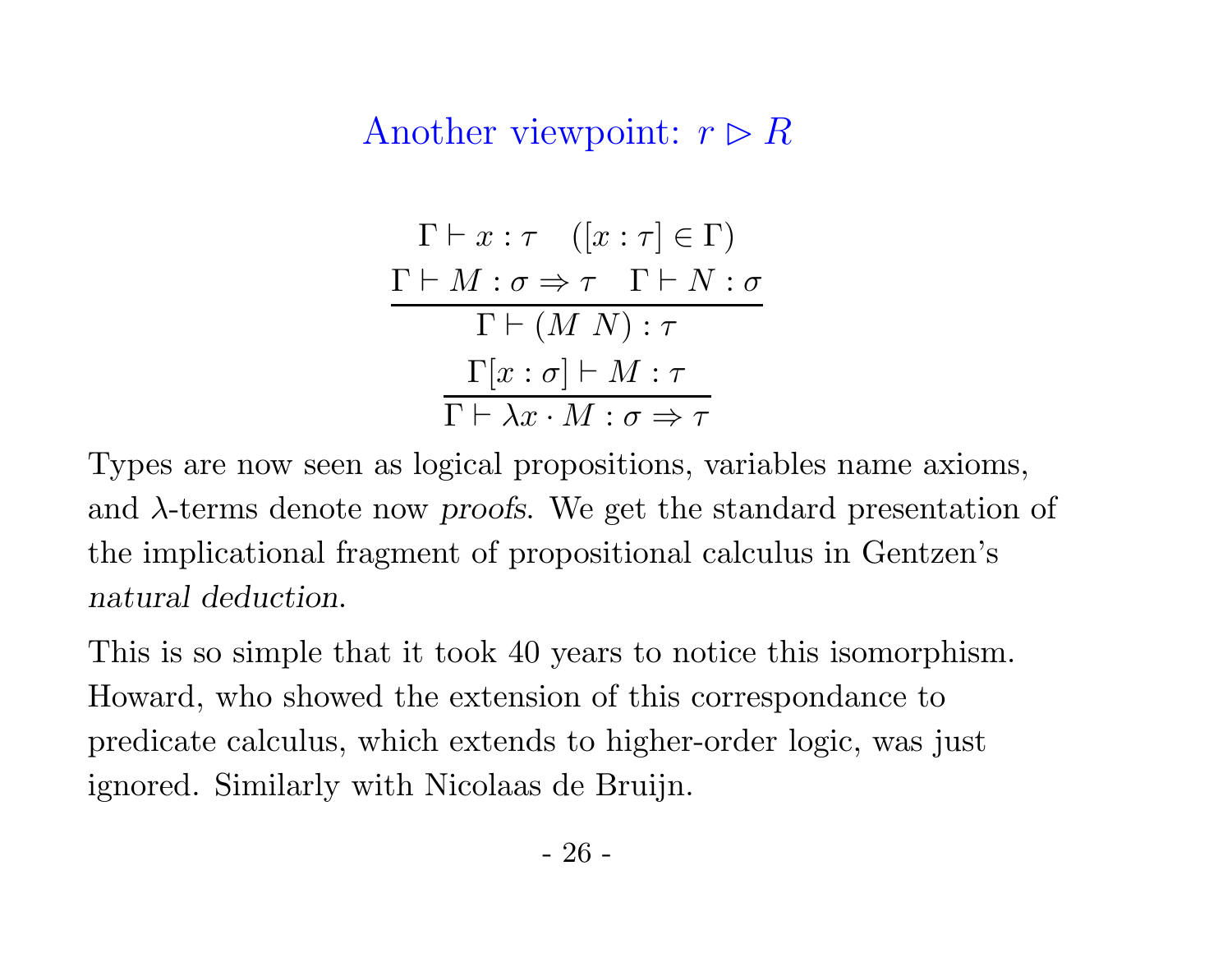### We mix all those ideas

We obtain the Calculus of Constructions by superposing the calculus of propositions and the calculus of proofs, obtaining thus a uniform language for describing mathematics (Coquand, 1985).

Adding inductive types to describe datastructures, we get the Calculus of Inductive Constructions (Mohring, 1990). Adding co-inductive types, we may describe communicating systems (Gimenez, 1995). This programme is being developed with the Coq proof environment.

A typical industrial application: certification of the SUN JavaCard run-time environnment (Trusted Logic, 2003). A typical application to formal mathematics is the proof by Gonthier of the 4-color theorem (2004).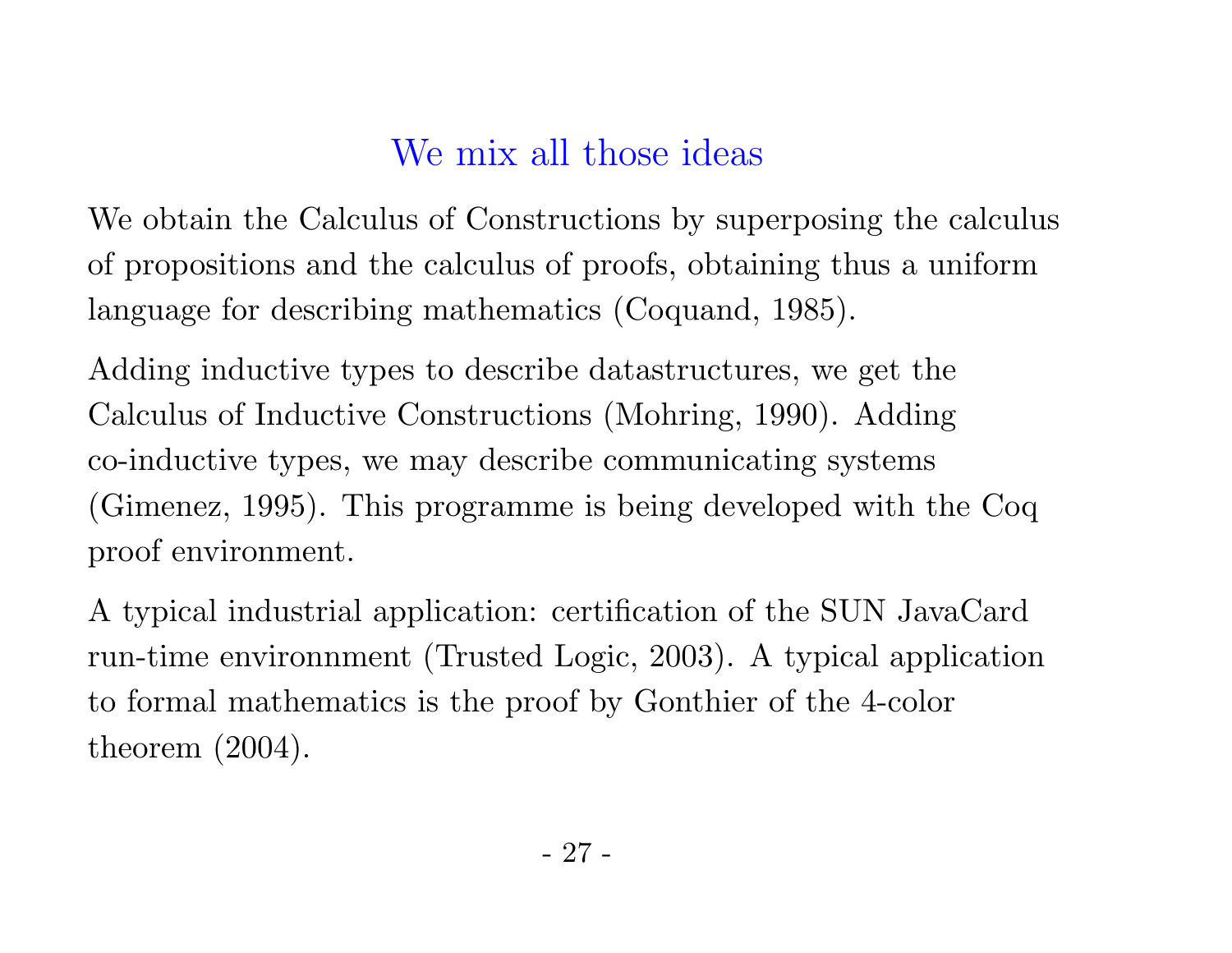We dualize the arrow of functionality

 $A \backslash B$  types functions taking their argument  $(b : B)$  to their left  $A/B$  types functions taking their argument  $(b : B)$  to their right.

> John loves Mary.  $loves: (NP\backslash S)/NP$  $John : NP$  $Mary : NP$  $loves~Mary: NP\backslash S$ John loves  $Mary : S$

The terms of this symetrized  $\lambda$ -calculus may be used as phrase structure syntax operators, and types are syntactic categories. Such  $\lambda$ -terms are constrained with a linearity condition. We thus get categorial grammars (Lambek 1954).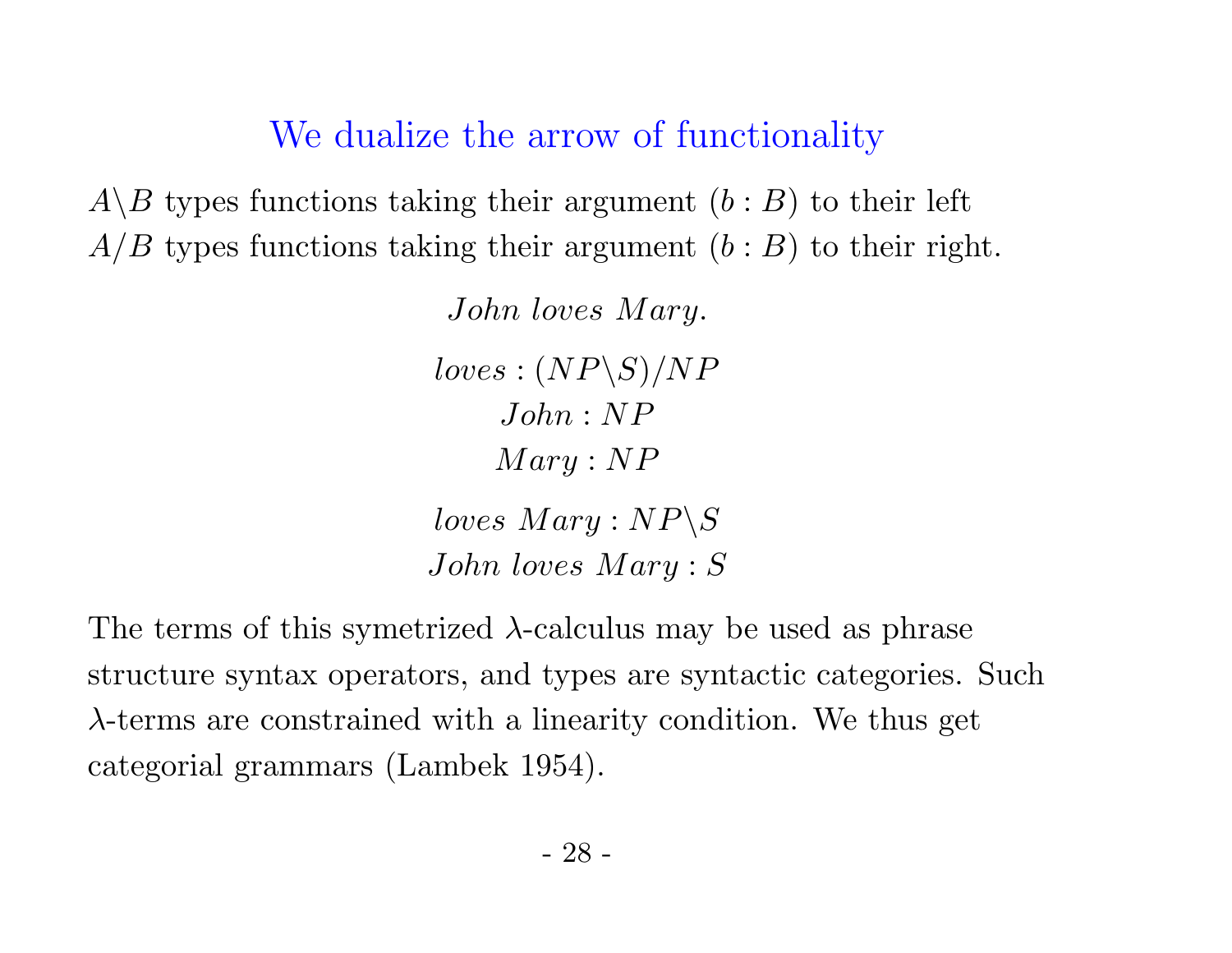# After syntax, semantics of natural language

Montague's grammars express a notion of semantics of natura l languages, where the logical contents of a sentence is expressed in Church's type theory.

The syntax-semantics interface is thus covered in an elegant fashion by two varieties of  $\lambda$ -calculus. This leads to important recent developments in computational linguistics research.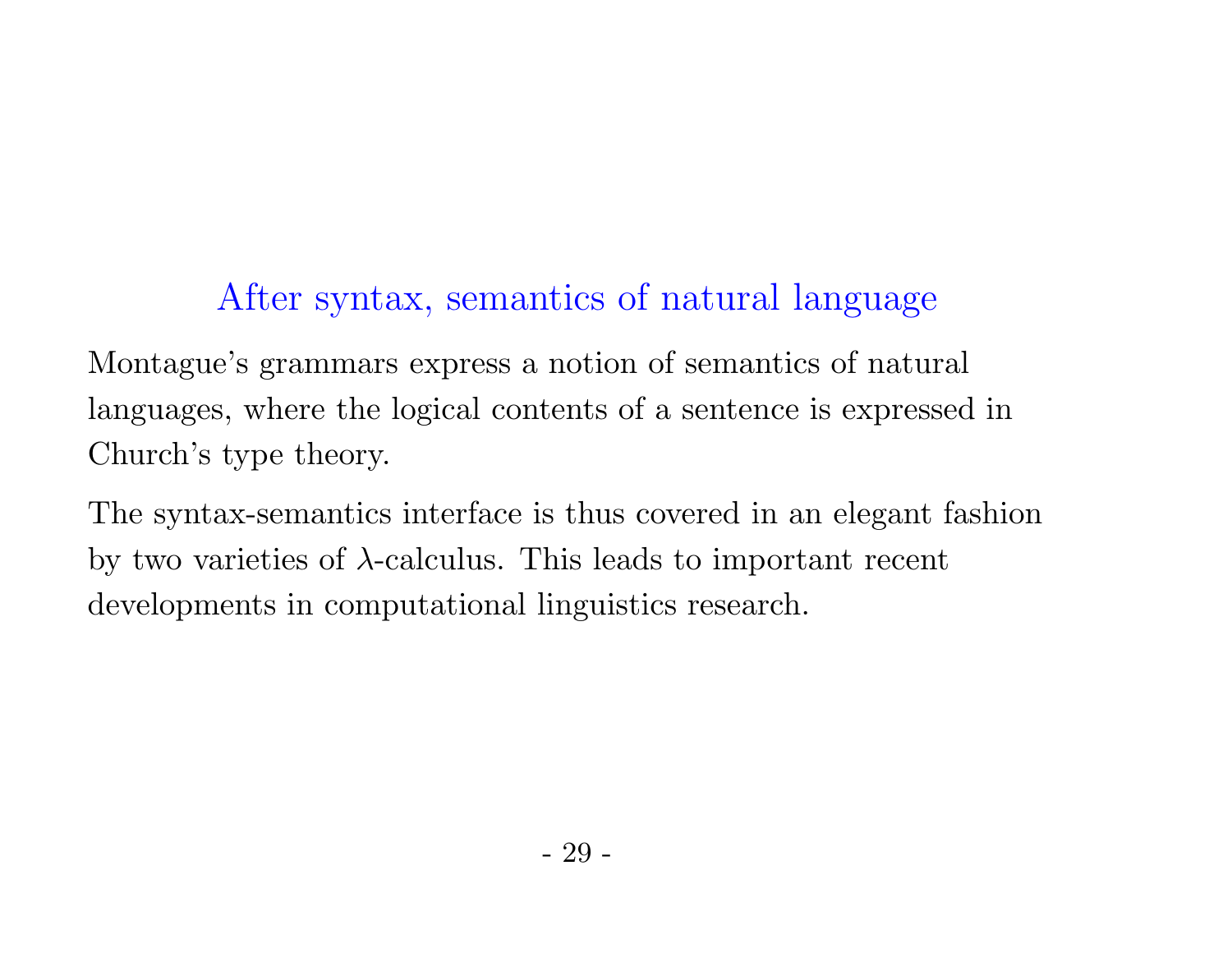# **Conclusion**

 $\lambda\text{-calculus}$  and its derivatives provide uniform foundations to Informatics, Logic and Linguistics.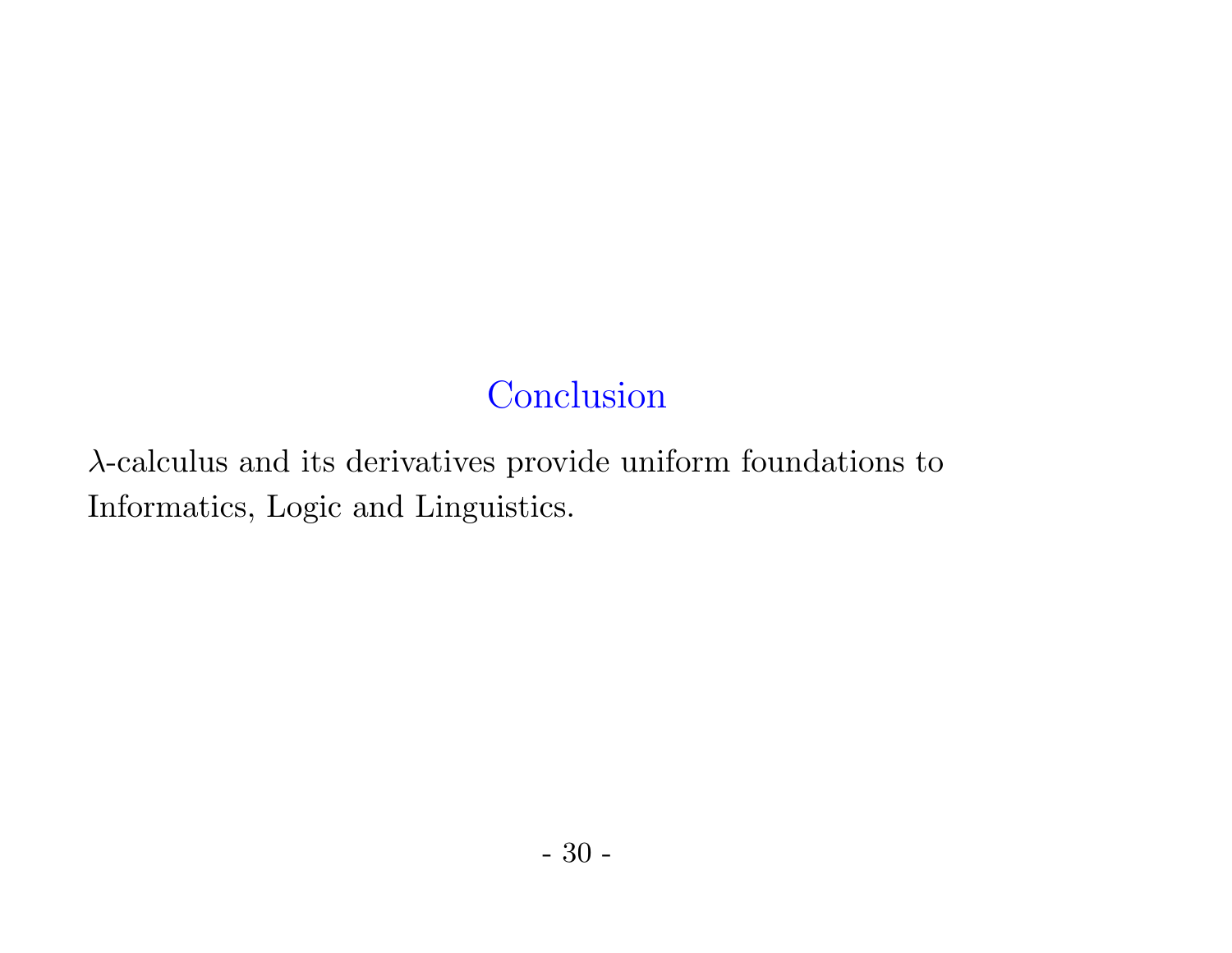## Prehistory

Once upon <sup>a</sup> time, the early logicians:

- $\bullet\,$ Shönfinkel 1930
- $\bullet$  Gentzen 1935
- $\bullet$  Church 1940
- Curry 1950

In the 60's, the precursors:

- Böhm 67 Böhm trees (separability)
- de Bruijn <sup>68</sup> de Bruijn's indices (abstract syntax)
- Landin 67 The next 700 programming languages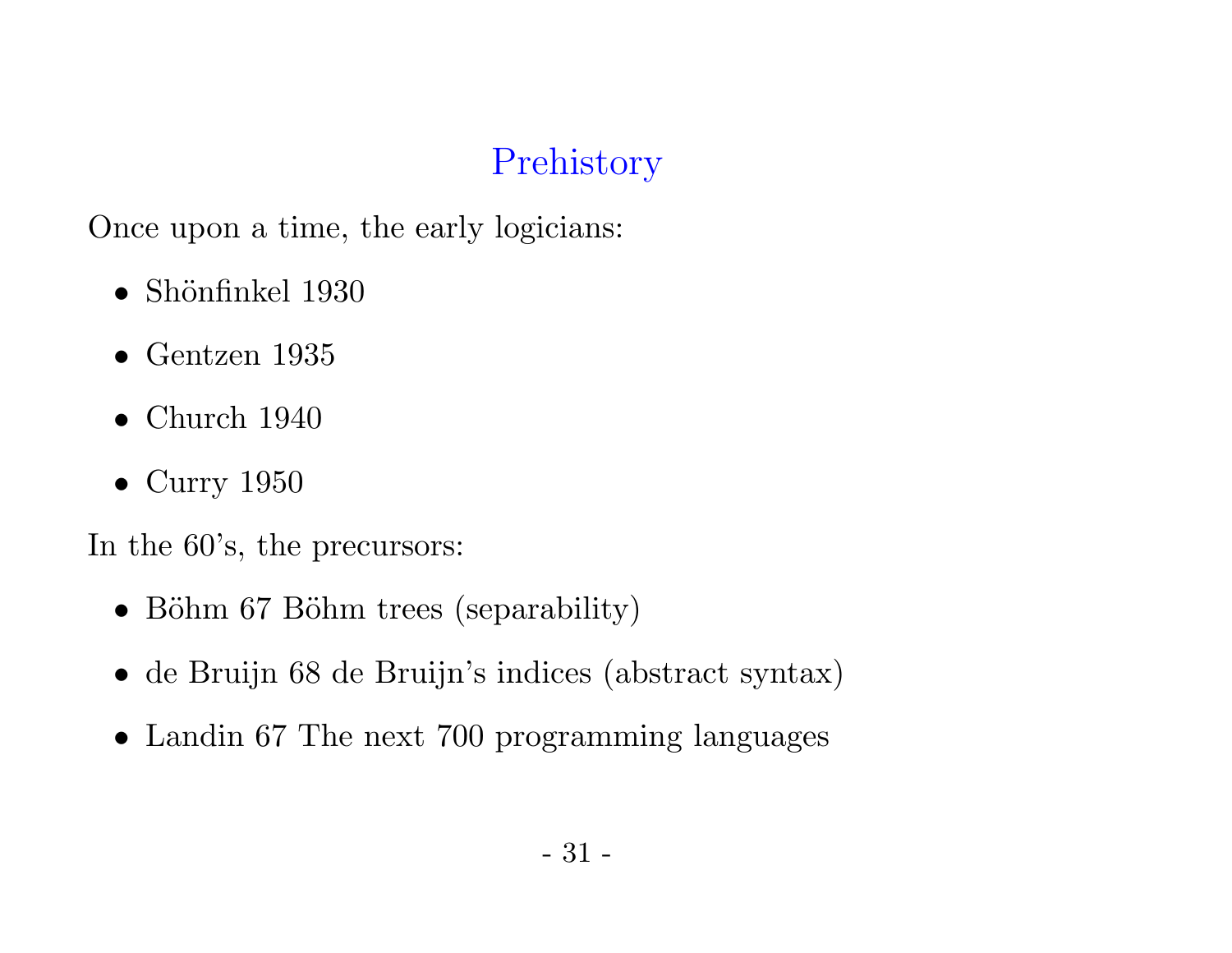In the 70's, the ignored visionaries:

- Girard 71 System F (polymorphism)
- Reynolds 74 polymorphic  $\lambda$ -calculus
- de Bruijn 75 Automath
- Howard (Correspondance)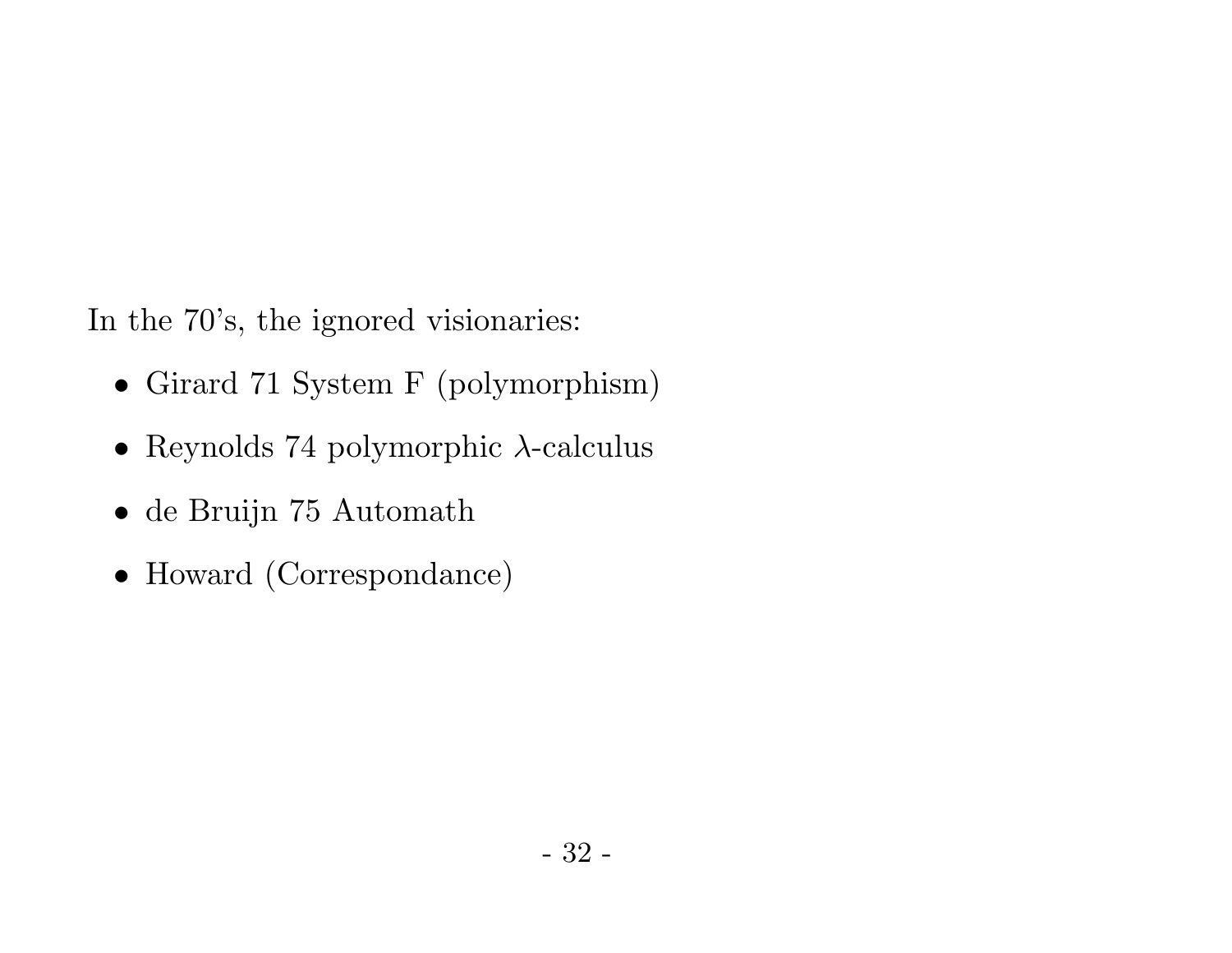#### Semanticists:

- Scott 1971  $D\infty$
- $\bullet~$  Plotkin 1975  $T^\omega$
- Wadsworth 1972 (continuity)
- Lévy 1978 (optimality)
- Barendregt <sup>1978</sup> (synthesis)
- Milner (LCF, ML)
- Kahn, Berry, Curien (sequentiality)